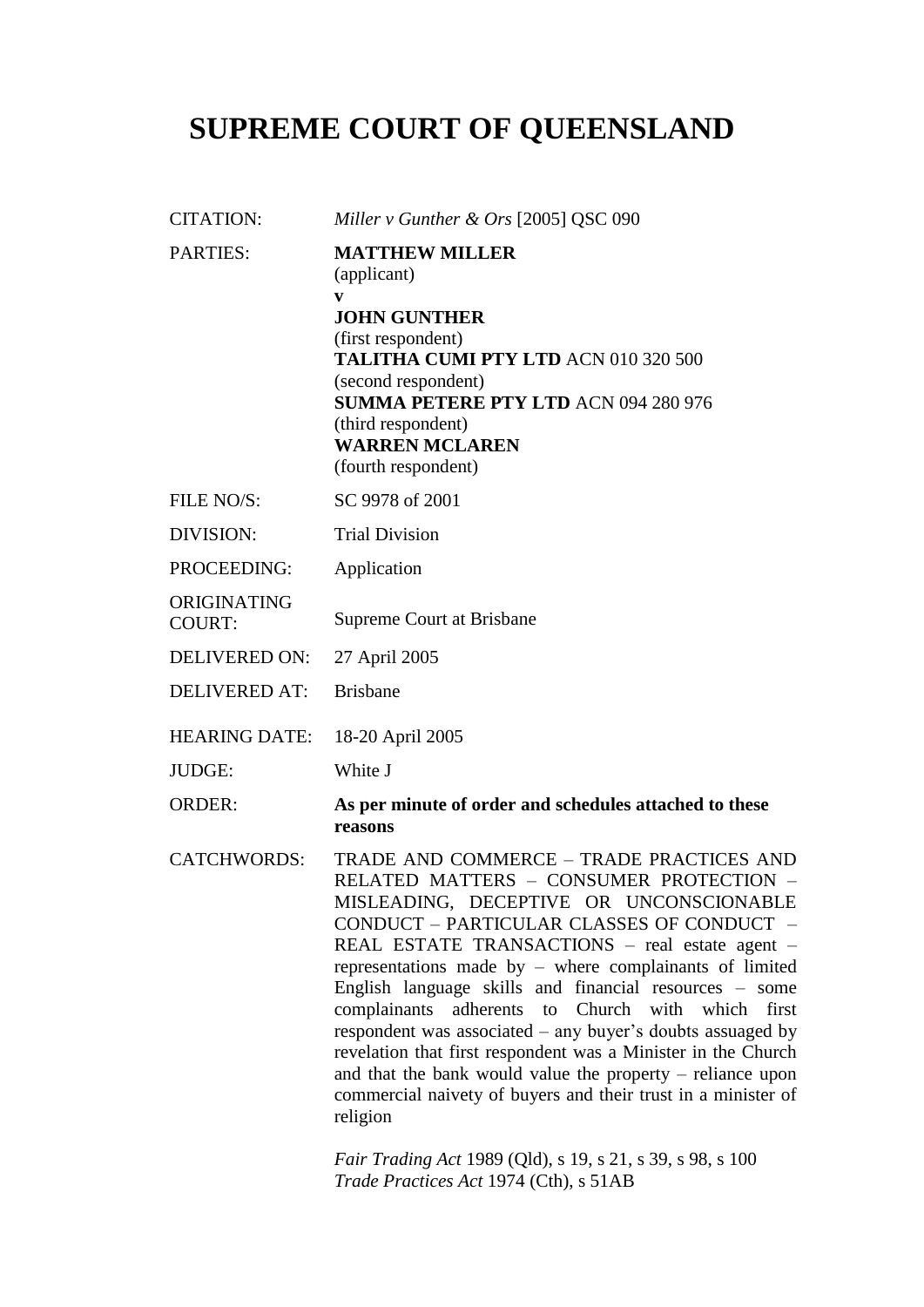|                    | Commercial Bank of Australia Ltd v Amadio (1982-1983)<br>151 CLR 447, cited                                                                                              |
|--------------------|--------------------------------------------------------------------------------------------------------------------------------------------------------------------------|
| <b>COUNSEL:</b>    | Mr A Duffy for the applicant<br>Mr W Stinchcombe, solicitor, for the solicitors on the record<br>for first, second and third respondents seeking leave to<br>withdraw    |
|                    | Mr W Stinchcombe, solicitor, for the fourth respondent                                                                                                                   |
| <b>SOLICITORS:</b> | Crown Solicitor for the applicant<br>Worcester $\&$ Co solicitors on the record for first, second and<br>third respondents<br>Worcester $& Co$ for the fourth respondent |

- [1] The applicant is the Commissioner for Fair Trading appointed pursuant to s 19 of the *Fair Trading Act* 1989 ("the Act"). The applicant, subject to the direction of the minister together with other officers appointed to assist the Commissioner, operates the Office of Fair Trading. It is charged with administering the provisions of the Act and, *inter alia*, investigating fraudulent or deceptive practices in relation to matters which affect the interests of consumers of services and taking such action as seems proper to the Commissioner, s 21.
- [2] The applicant brings these proceedings pursuant to s 98 of the Act based on alleged contraventions of s 39 by the respondents. He seeks declarations that the respondents engaged in unconscionable conduct and injunctions restraining them from taking any steps to enforce or otherwise deal with certain mortgages held by the second or third respondents over certain properties and further injunctions preventing the respondents from engaging in certain future conduct. The applicant also seeks compensation on behalf of the complainants for losses suffered by them by reason of the contraventions of the Act pursuant to s 100. Each of the complainants has given written consent for the applicant to seek compensation as required by s  $100(2)(b)$ .

## *The parties*

- [3] The first respondent ("Gunther") was the holder of a real estate agent's licence under the relevant legislation, was the sole director and secretary of the second respondent and held the controlling share interest in that company and was the sole director and secretary of the third respondent.
- [4] The second respondent ("Talitha Cumi") held a corporation real estate agent's licence under the relevant legislation and carried on business as an intermediate party in an on-sale purchase scheme for the purchase of residential properties under the name Sunshine Properties (Qld) ("Sunshine Properties").
- [5] The third respondent, ("Summa Petere") formerly known as Destiny Plouteo Pty Ltd ("Destiny"), carried on business as an intermediate party in an on-sale purchase scheme for the purchase of residential properties and operated from the same address as Talitha Cumi.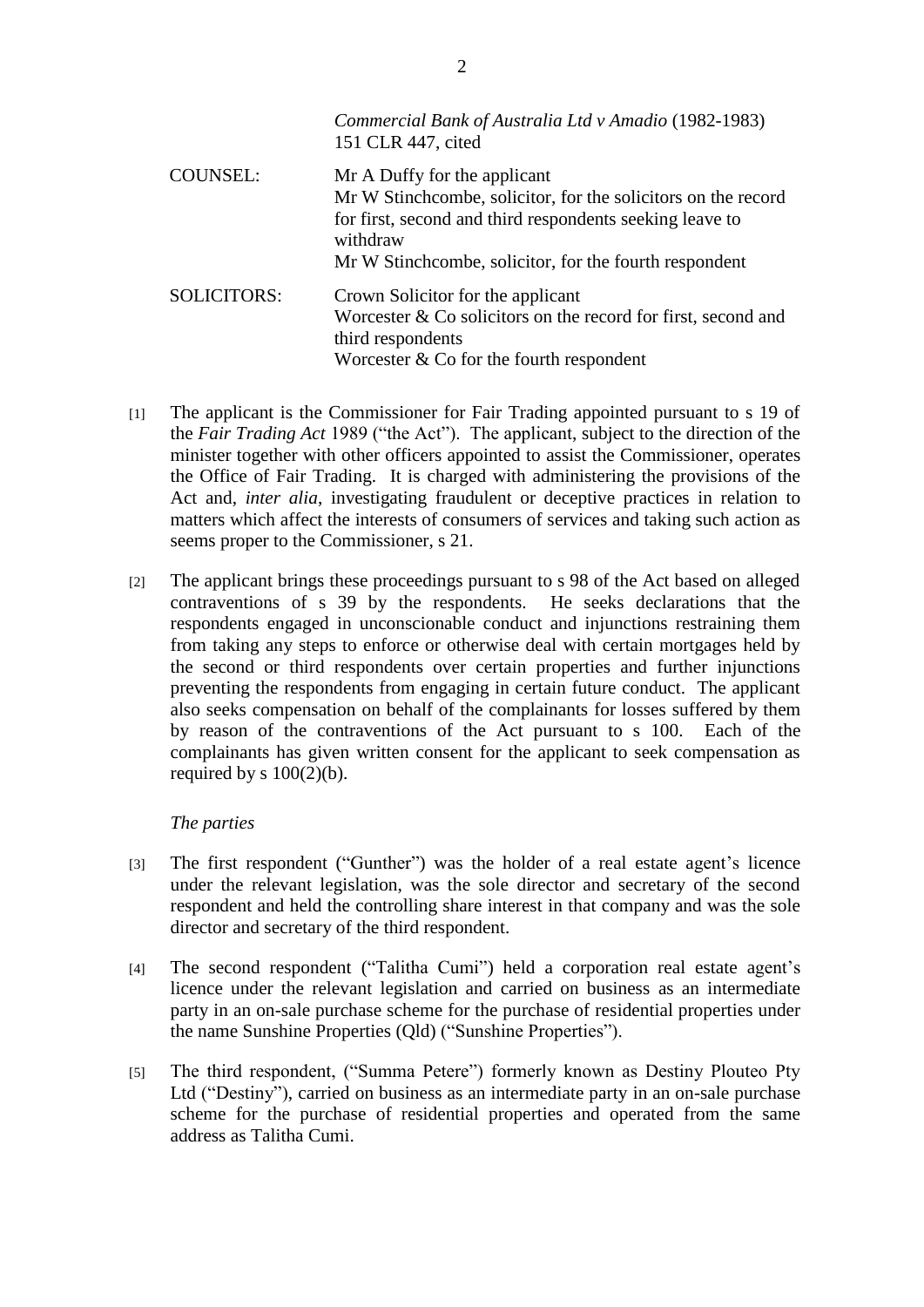- [6] The fourth respondent ("McLaren") held a real estate sales person's certificate of registration under the relevant legislation and was an employee or agent of Talitha Cumi.
- [7] Judith Gunther was the daughter of Gunther and the servant or agent of Talitha Cumi and/or Summa Petere. She is not a party but was involved in some of the transactions.
- [8] Shaun Smith ("Smith") was the authorised servant or agent of Talitha Cumi and/or Summa Petere. He is not a party but was involved in some of the transactions.

## *The allegations*

- [9] The application concerns eight separate transactions for the purchase of houses in which all of the purchasers ("the complainants") were people in positions of comparative disadvantage vis-à-vis the respondents. In all but one of the transactions the complainants were members of the Samoan community in the south-eastern suburbs of Brisbane. Most were relatively recent arrivals to Australia, English was not their first language and they were not proficient in it. They could be described as commercially naive and, in many cases, were adherents to a Church with which Gunther was associated. Gunther is not Samoan.
- [10] In brief, the scheme devised by Gunther involved either Talitha Cumi or Summa Petere (as Destiny), in effect, taking an option to purchase homes at the low end of the market from the registered proprietors on the basis that the contract would complete if the purchaser could on-sell within a certain number of days; the resale price would not be revealed to the registered proprietor; and the new purchaser's name would be inserted into the contract.
- [11] The complainants were attracted to Sunshine Properties by advertisements to the effect that housing loans could be arranged without a deposit or only a very modest deposit, or by contacts through the Samoan community. The houses for which the Talitha Cumi and Summa Petere held on-selling contracts would be sold to the complainants at significantly inflated prices over the purchase price. The respondents relied upon the commercial naivety of the complainants and, in many cases, their trust in a minister of religion. They were not told that the selling agent – Sunshine Properties – had an interest in the property being sold. They were led to believe that the purchase price was the true value of the property. In cases when doubts were expressed about the purchase price those doubts were assuaged by revelations that Gunther was a minister in the Church, and that the lending institution (the ANZ Bank) would value the property. The complainants were told they would be sent to an independent solicitor.
- [12] The contracts were signed by the complainants without, in most cases, the contract price being written in. When inserted prior to the loan application being made, the price would be higher than the agreed price. Special conditions to the contract offering, *inter alia*, a reduction in the purchase price for early settlement, and the quantum of the second mortgage to either Talitha Cumi or Summa Petere were not revealed to the Bank. Various documents were executed by the complainants without being informed of their contents or given time to read them. In each case applications for finance were made to the ANZ Bank ("the Bank") at its Capalaba branch to a particular officer, one Paul Kennedy, through a mortgage broker,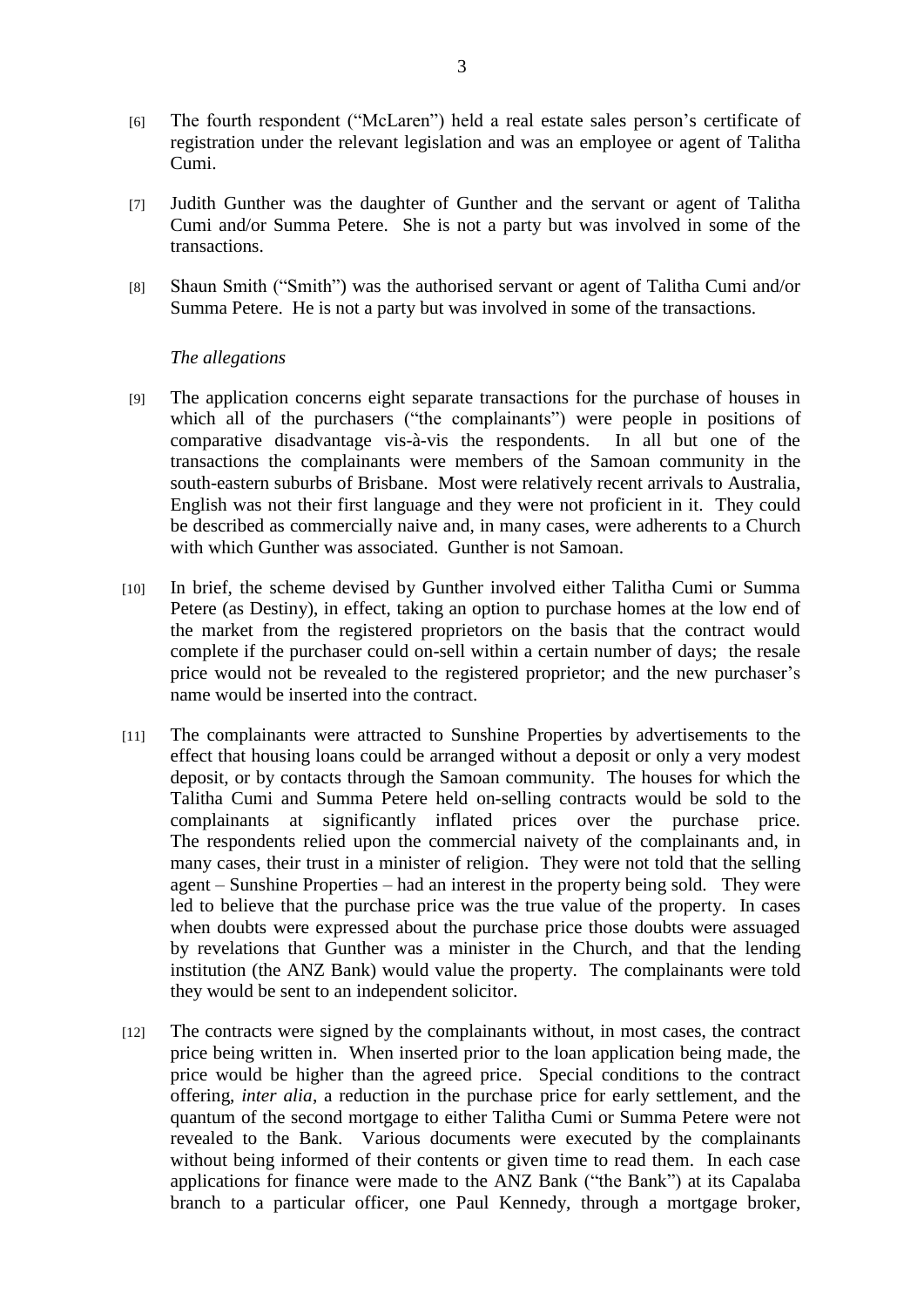Your Mortgage Shop Pty Ltd ("Your Mortgage Shop") managed by one David Kenny. Statements of assets of the complainants submitted to the Bank were executed in blank by them or subsequently altered by or at the direction of Gunther showing assets well in excess of those actually held and, in some cases, reduced liabilities. The existence of the mortgage broker was unknown to the complainants.

- [13] The respondents took advantage of the Bank's policy of not requiring a valuation for the purchase of houses and land in certain circumstances. The Bank's policy provided that if the land was located in the metropolitan area and involved a contract price of less than \$500,000, was an "on market transaction" in that it was being purchased through a licensed real estate agent, and the parties to the transaction were not related, no valuation would be required. The Bank would lend approximately 80 per cent of the purchase price. Second mortgages were prepared and executed in favour of Talitha Cumi or Summa Petere to secure the balance of the inflated price. The second mortgage was not revealed to the Bank. The complainants rarely, if at all, were aware of a second mortgage until after the contract to purchase had been entered into and the loan approved.
- [14] After the loan was approved the complainants were referred to solicitors nominated by one of the persons associated with Sunshine Properties. This lent an air of independence and rectitude to the transactions. The complainants executed the documents without any or very little attempt being made by the solicitor to explain their meaning and effect. In most transactions, the complainants were eligible for a first home buyer's grant of \$7,000 which was paid to the second mortgagee.
- [15] After settlement the complainants struggled to make their repayments to the Bank and the second mortgagee. By one means or another they gradually became aware of how they had been duped. The Bank has foreclosed and sold two properties.
- [16] Mr Duffy, who appeared for the applicant, informed the court that these eight transactions were only a sample of transactions of a similar kind in which the respondents were engaged. It is only with the transactions entered into by the complainants mentioned in the pleadings that the court is concerned.
- [17] On these eight transactions the second and third respondents, made a gross profit in the vicinity of \$160,000 calculated by deducting the acquisition price and costs and outlays from the Bank loan monies in respect of each property. Had the complainants continued to make repayments on the second mortgage there would have been greater profits. The applicant seeks orders that the respondents disgorge the moneys received under the second mortgage as compensation.

## *Course of proceedings*

- [18] As a consequence of complaints made to the Office of Fair Trading undertakings were given on 15 November 2001 by the respondents not to take any steps to enforce or otherwise deal with the second mortgages over the subject properties until 29 November 2001, the return date of the application. On that day the Chief Justice made orders, *inter alia*, restraining the respondents from enforcing the second mortgages until the hearing of the application.
- [19] The application was placed on the Supervised Case List, reviewed from time to time and directions made.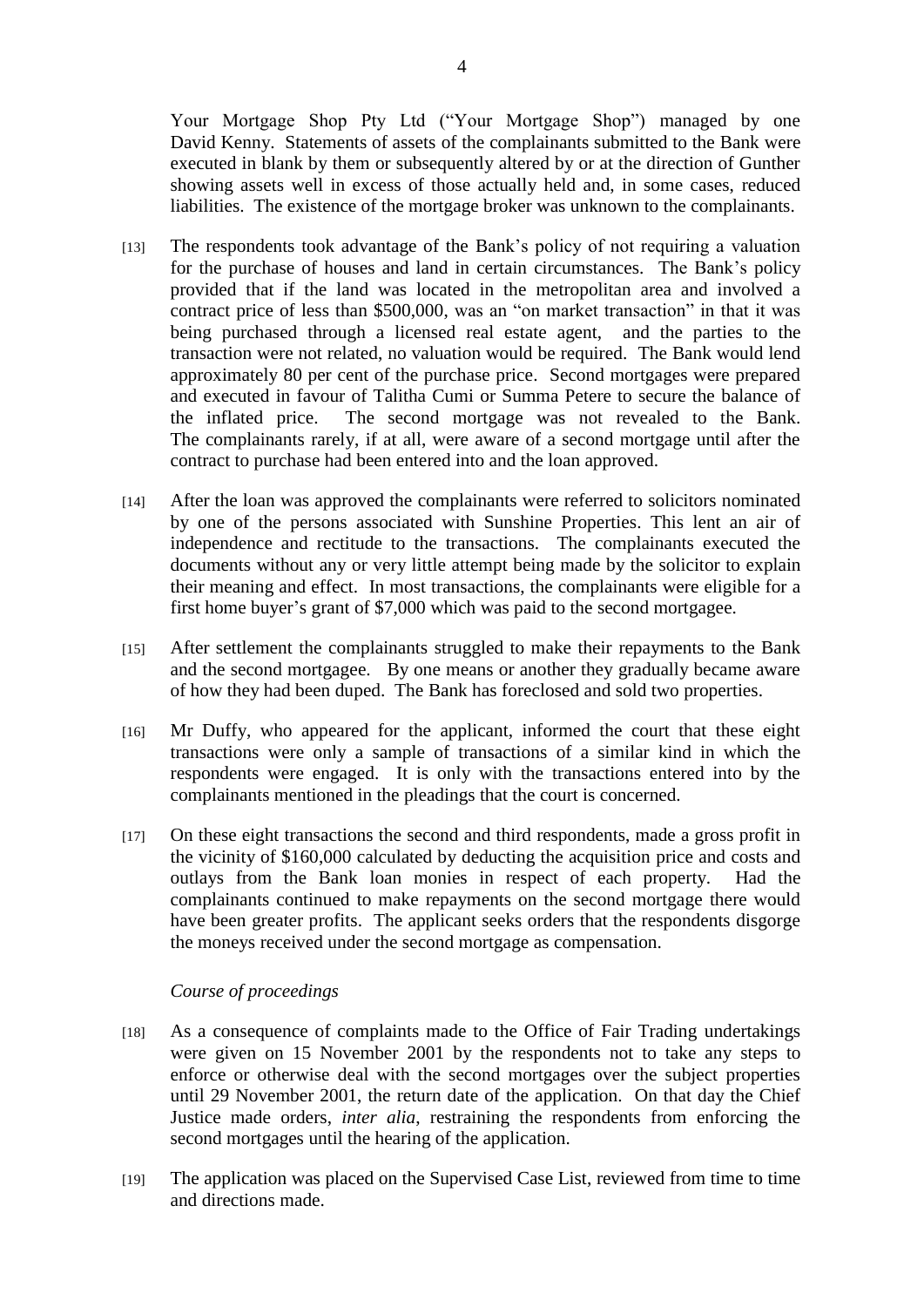- [20] The applicant filed his statement of claim on 17 April 2002. The defendants filed their defence on 17 May 2002. A reply was filed on 7 May 2003 (an amended reply which made no relevant changes was filed by leave on 8 October 2003).
- [21] The respondents failed to abide orders of the court progressing the proceedings to a hearing. On 21 December 2004 having been informed by Mr Stinchcombe that he held no instructions from the first, second and third respondents and that Gunther had informed him that he was out of the country and did not propose to defend the proceedings, Byrne J ordered
	- "1. Pursuant to r 374(5) of the *Uniform Civil Procedure Rules* the respondents' Notice of Intention to Defend and Defence be struck out.
	- 2. The applicant be at liberty to apply for judgment in the proceedings as if the First, Second and Third respondents had not appeared or defended."
- [22] His Honour was informed that Mr Stinchcombe held instructions from McLaren. McLaren was ordered to serve any amended defence by 21 January 2005. There were directions relating to McLaren's further participation in the proceedings.
- [23] McLaren filed an amended defence on 21 January 2005. When the matter came on for hearing on 18 April, McLaren was represented by Mr Stinchcombe. By consent orders were made declaring that McLaren had engaged in unconscionable conduct in breach of s 39 of the Act with respect to the sale of certain of the properties the subject of the proceedings and restraining him from certain conduct relating to the sale of residential properties.
- [24] Mr Stinchcombe sought to withdraw as solicitor on the record for the first, second and third respondents. He held no instructions from them and had not done so since before his appearance before Byrne J in December 2004. Any problems relating to notice to those respondents by virtue of time constraints which were apparently present then have been resolved by the passage of time. I adjourned any such order until the end of these proceedings.

## *Proceedings before the Commercial and Consumer Tribunal*

- [25] The Commercial and Consumer Tribunal constituted by Mr J Gallagher QC and Mrs G Spender heard an application by the Chief Executive, Department of Tourism, Racing and Fair Trading for certain orders against Gunther, Judith Gunther, McLaren and Talitha Cumi. That application was contested. The hearing occupied many days.
- [26] On 10 May 2004 the Commercial and Consumer Tribunal made the following orders
	- "1. That John Gunther is not a suitable person to hold a licence.
	- 2. That Talitha Cumi Pty Ltd is not a suitable person to hold a licence in that John Gunther is not a suitable person to be an executive officer of a corporation that is a licensee.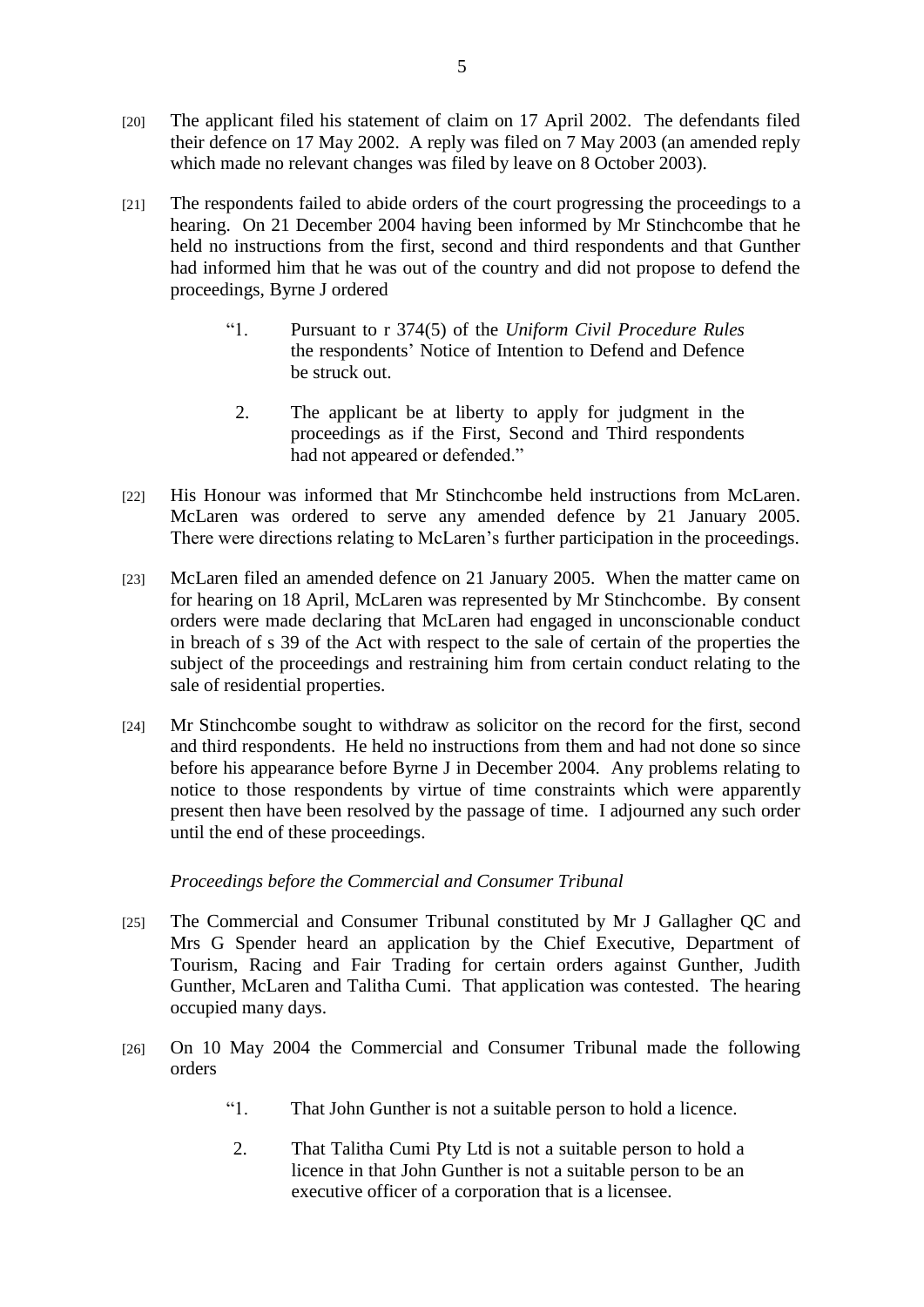- 3. That each of John Gunther and Talitha Cumi Pty Ltd as a licensee has, in carrying on a business or performing an activity, acted in an unprofessional way.
- 4. That each of Judith Gunther and Warren McLaren as a registered employee has, in performing an activity of a licensee, acted in an unprofessional way."

Further orders relating to periods of disqualification and fines were made by the Commercial and Consumer Tribunal on 2 August 2004.

[27] Those orders are not relevant or probative of the matters presently before the court. They are mentioned to give a complete picture of what has happened so far as the respondents are concerned and to provide some possible context for the respondents not contesting these proceedings.

## *The evidence*

- [28] Affidavits were filed in support of the injunction detailing the investigations that had been made by the Office of Fair Trading (affidavit of Robert Charles Meissner); the business development manager at the ANZ Bank's Capalaba branch who approved the loans for the purchase of the properties (affidavit of Paul James Kennedy); the market value of the subject properties at the time of purchase and at the time of the application for the injunctions (affidavit of Michael Iveson and the further affidavit of Michael Iveson and Scott Iveson); and affidavits from the complainants. The defendants set up positive defences and, as a consequence, supplementary affidavits were filed from the complainants responding to those allegations. I was informed by Mr Duffy that Gunther filed an affidavit in support of his defence. Mr Duffy did not read that affidavit as it was not evidence which he wished to put before the court in his case. He drew it to the court's attention in discharge of his obligation to inform the court fully when a matter proceeds in the absence, even if by choice, of the opposite party. In view of the orders made by Byrne J I have thought it neither necessary nor appropriate to refer to that material but I have had regard to the defence of the first, second and third respondents in order to understand aspects of the further affidavits of the complainants and what occurred insofar as they refer to Your Mortgage Shop, the mortgage broker.
- [29] The applicant read an affidavit from Robert James Bowlen, loans assessment officer at the ANZ Bank in Melbourne in which he discusses the Bank's lending criteria and whether the Bank would have made the loans to purchase the subject properties had it been appraised of the true state of affairs in respect of each property. There is an affidavit from David Albert Kenny who, at the relevant time, was a director and the manager of Your Mortgage Shop referred to in the defence of the first, second and third defendants which operated a business of finance broking and to whom the respondents sent the applications for loans for submission to the Bank. The applicant has also read an affidavit from Sonja Eleanor Hemsley who, at the relevant time, provided secretarial services to Kenny and who was involved in aspects of the subject transactions.

## *The statutory prohibition against unconscionable conduct*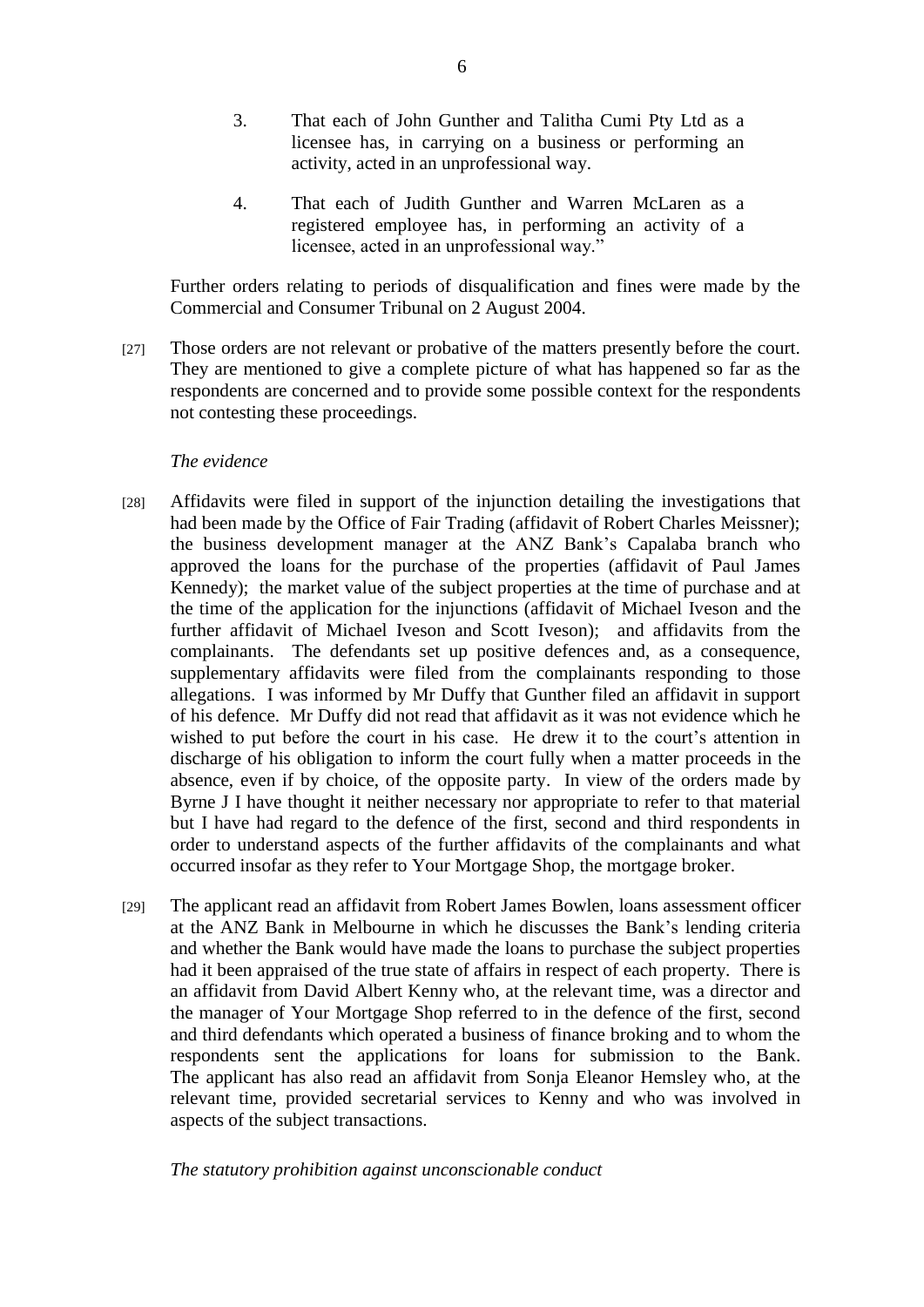- [30] Section 39 is in Part 3 of the Act relating to trade practices. Some of the provisions in Part 3 have analogues in the provisions of the *Trade Practices Act* 1974 (Cth). Section 39 (the analogue is s 51AB of the *Trade Practices Act*) provides, relevantly,
	- "(1) A supplier shall not, in trade or commerce, in connection with the supply or possible supply of goods or services to a person (the **"customer"**) engage in conduct that is, in all the circumstances, unconscionable."

The Act does not define "unconscionable". However s 39(2) provides guidance

"(2) Without limiting the matters to which regard may be had for the purpose of determining whether a supplier has contravened subsection (1) in connection with the supply or possible supply of goods or services, regard may be had to—

(a) the relative strengths of the bargaining positions of the supplier and the customer; and

(b) whether, because of conduct engaged in by the supplier, the customer was required to comply with conditions that were not reasonably necessary for the protection of the legitimate interests of the supplier; and

(c) whether the customer was able to understand any documents relating to the supply or possible supply of the goods or services; and

(d) whether any undue influence or pressure was exerted on, or any unfair tactics were used against, the customer (or person acting on behalf of the customer) by the supplier or a person acting on behalf of the supplier in relation to the supply or possible supply of the goods or services; and

(e) the amount for which, and the circumstances under which, the customer could have acquired identical or equivalent goods or services from a person other than the supplier."

The reference to "goods or services" is a reference to goods or services of a kind ordinarily acquired for personal, domestic or household use or consumption, s 39(5), and would include services of the kind supplied by the respondents.

[31] Mason J made observations in *Commercial Bank of Australia Ltd v Amadio* (1982-1983) 151 CLR 447 which may assist in an overall understanding of the concept of "unconscionable". Section 39(2)(a),(c),(d) and (e) reflect, as particular instances, those observations. His Honour said at 461

> "Relief on the ground of unconscionable conduct will be granted when unconscientious advantage is taken of an innocent party whose will is overborne so that it is not independent and voluntary, just as it will be granted when such advantage is taken of an innocent party who, though not deprived of an independent and voluntary will, is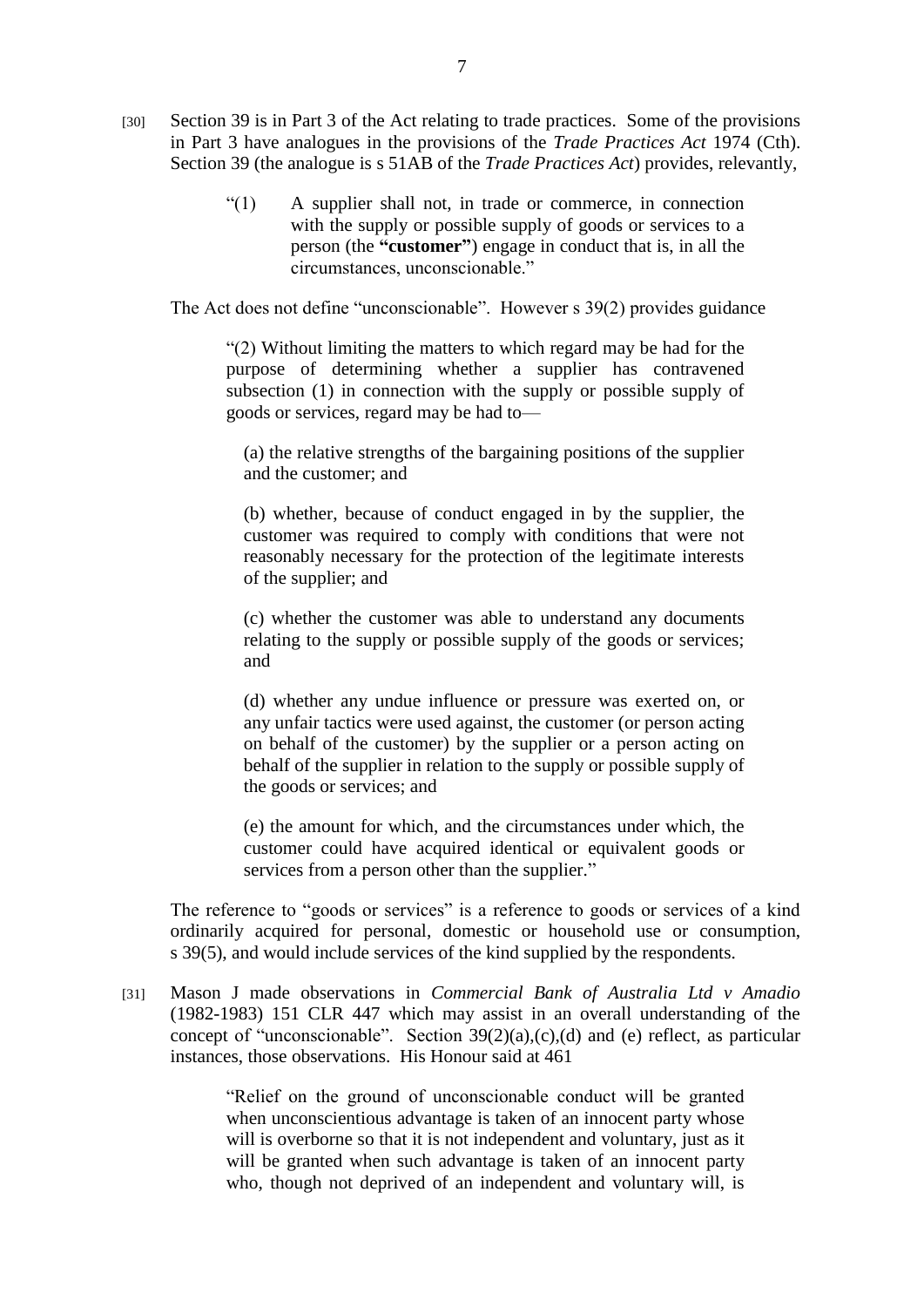unable to make a worthwhile judgment as to what is in his best interest ...

It goes almost without saying that it is impossible to describe definitively all the situations in which relief will be granted on the ground of unconscionable conduct."

His Honour further observed at 462

"It is made plain enough, especially by Fullagar J [in *Blomley v Ryan* (1956) 99 CLR 362 at 405] that the situations mentioned are not more than particular exemplifications of an underlying general principle which may be invoked whenever one party by reason of some condition of [sic] circumstance is placed at a special disadvantage vis-à-vis another and unfair or unconscientious advantage is then taken of the opportunity thereby created. I qualify the word 'disadvantage' by the adjective 'special' in order to disavow any suggestion that the principle applies whenever there is some difference in the bargaining power of the parties and in order to emphasize that the disabling condition or circumstance is one which seriously affects the ability of the innocent party to make a judgment as to his own best interests, when the other party knows or ought to know of the existence of that condition or circumstance and of its effect on the innocent party."

*The particular transactions*

## *Fasi and Lupetaumafa Ah Sam*

- [32] On or about the 23 August 2000 Talitha Cumi entered into a contract to purchase 3 Veldt Street, Kingston from the registered proprietors for \$88,500 conditional upon Talitha Cumi being required to settle only if it could on-sell the property within 120 days of the date of the contract and the registered proprietors agreeing to sign a transfer by direction in lieu of two transfers if directed and would not refuse to sign notwithstanding that the on-sale price was omitted.
- [33] Mrs Ah Sam contacted Shaun Smith who was employed by Talitha Cumi with her husband's concurrence in August 2000 in answer to an advertisement concerning the purchase of houses without deposit but a security fee of \$500. Mr and Mrs Ah Sam came from Western Samoa and spoke English as a second language and their understanding then was poor. They were inexperienced in financing real property transactions or, indeed, in understanding commercial transactions generally. In the past they had been assisted in obtaining personal loans by their religious pastor or the car dealer. They were in receipt of very low incomes and were of limited education. They wanted to move out of their rental accommodation because the Queensland Housing Commission was going to raise the rent.
- [34] Smith came to the house where they were living and showed them a number of properties. He told Mr and Mrs Ah Sam that his boss, Gunther, was a minister of the Church. He showed them 3 Veldt Street, Kingston and represented that it was on the market for \$124,000 having been reduced from \$145,000. He told them that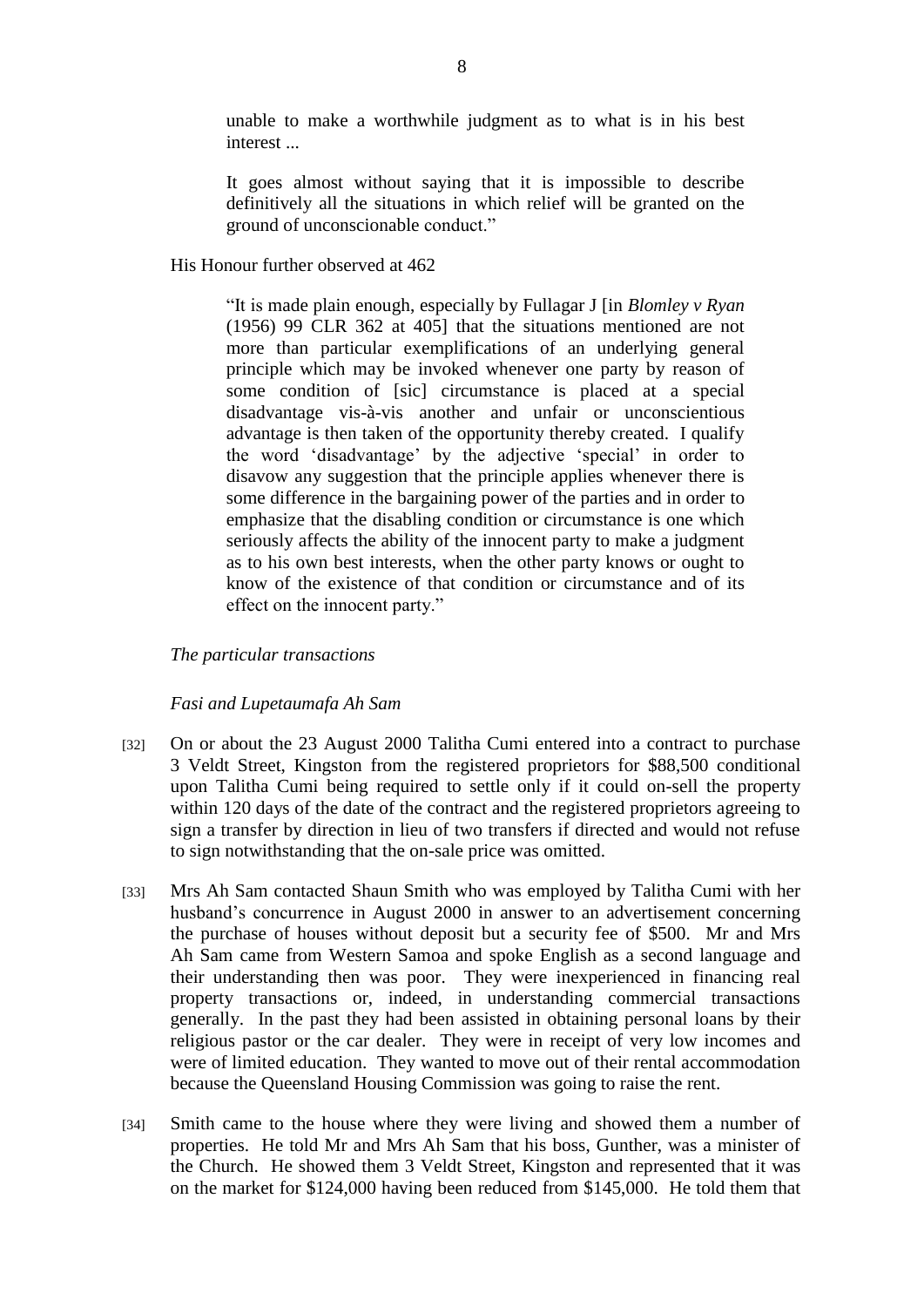Talitha Cumi would make an application on their behalf for finance to purchase the property and that the Bank would obtain a valuation of the property. He told them that if the property was not worth the asking price the Bank would not lend them the money to buy it.

- [35] Mr and Mrs Ah Sam gave Smith \$500 in cash and signed a contract to purchase 3 Veldt Street, Kingston. Some days later he brought them a number of papers to sign without explanation. About a week thereafter he told them that the loan had been approved. Unknown to Mr and Mrs Ah Sam the second respondent had made use of the services of a finance broker, Your Mortgage Shop. Smith told them to attend at the offices of a solicitor at Woolloongabba – Lawrence and Associates. In a very rushed fashion without explaining what they were signing a person whom they thought was a solicitor required them to sign numerous documents and told them that they had to repay both the Bank and Sunshine Properties. The identity of the lending bank and the existence of the second mortgage were unknown to Mr and Mrs Ah Sam until then.
- [36] At the time Smith had Mr and Mrs Ah Sam sign the contract document he also had them sign three documents described as "Annexures" expressed to form part of the contract which provided that Mr and Mrs Ah Sam would apply for a first home owners grant of \$7,000 and assign to Talitha Cumi the right to receive that sum; that if Mr and Mr Ah Sam complied with the terms of the contract Talitha Cumi would on completion accept an amount of \$10,000 less than the contract price; and that Talitha Cumi would contribute \$5,000 towards the banking, legal and stamp duty charges of the purchase.
- [37] The purchase price on the contract was \$141,500. This was not on the document when Mr and Mrs Ah Sam signed it. It was \$53,000 more than the price Talitha Cumi had contracted to pay. When Mr and Mrs Ah Sam signed the contract and the loan application Smith failed to advise or explain to them
	- that the purchase price to be shown in the contract was \$141,500 and not the \$124,000 that they had agreed to pay;
	- that the property was not worth \$124,000 or any higher amount;
	- that part of the purchase price would be secured by a second mortgage over the property in favour of Talitha Cumi;
	- that Sunshine Properties, shown as agent on the contract, and Talitha Cumi, shown as the vendor, were one and the same entity;
	- that Talitha Cumi had entered into a contract to buy the subject property for \$88,500;
	- that the Bank would not be obtaining a valuation of the property as part of its loan approval process;
	- knew that Mr and Mrs Ah Sam could not make the mortgage repayments that would be required.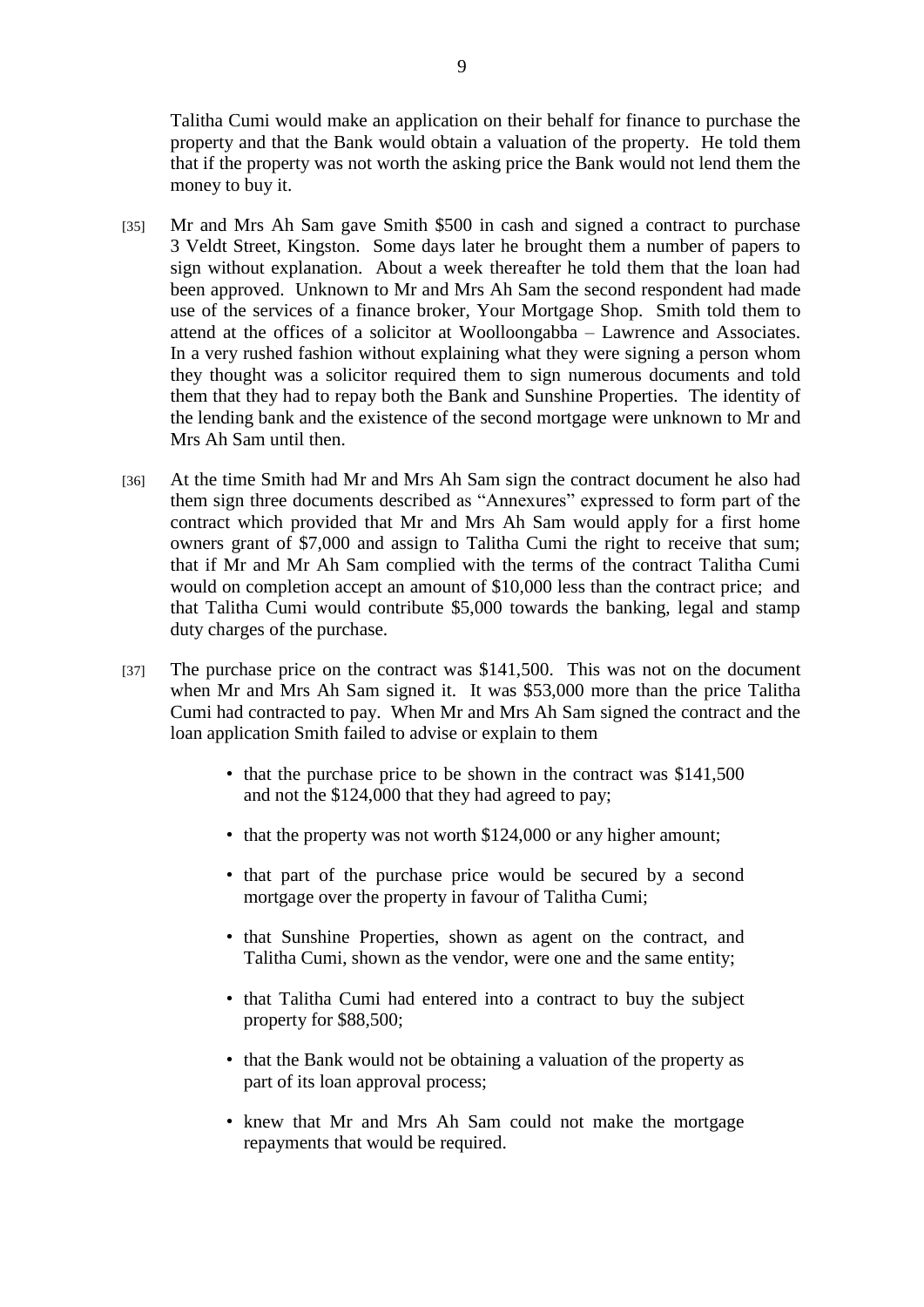Smith and Talitha Cumi knew that Mr and Mrs Ah Sam would not have entered into the contract had they known of those matters.

- [38] When applying for finance to the Bank, Talitha Cumi through its servants or agents
	- changed or completed the documents to show the purchase price as \$141,500, not the agreed price of \$124,000;
	- amended or completed the application documents to show that Mr and Mrs Ah Sam had more valuable assets than they had advised Smith that they had;
	- failed to detail the extent of vendor finance to be provided by Talitha Cumi;
	- did not disclose to the Bank the document described as Annexure expressed to form part of the contract which provided that if Mr and Mrs Ah Sam complied with the terms of the contract Talitha Cumi would on completion accept and amount of \$10,000 less than provided for by the contract.
- [39] Smith and Talitha Cumi knew that the Bank would not or would have been unlikely to lend money to Mr and Mrs Ah Sam to purchase the property had it known the true state of affairs.
- [40] The Bank advanced \$113,200 on first mortgage security to Mr and Mrs Ah Sam. Talitha Cumi took a second mortgage for \$17,800. As at 30 August 2000 the Iveson valuation assessed the value of the property at no more than \$70,000.
- [41] Mr and Mrs Ah Sam made a total of \$9,491.50 in payments towards the second mortgage including the \$7,000 first home owners grant.

*Shane and Joanne Glanville*

- [42] On or about 23 February 2000 Talitha Cumi entered into a contract for the purchase of 83 Haig Road, Loganlea for \$70,000 from the registered proprietors. It was a condition of the contract that Talitha Cumi was able to on-sell the property within 180 days from the date of the contract.
- [43] Mr and Mrs Glanville saw an advertisement in a locally circulating newspaper offering houses for sale without stamp duty, deposit or "legals" and that finance was available. Mr Glanville contacted the advertiser and that afternoon Gunther came to their home. Mr and Mrs Glanville indicated a preference for building over buying but Gunther told them it was impossible on their income. He suggested homes which he could show them that they may be able to afford. As he showed them various houses he told them that he was a pastor of a local Church and invited Mr Glanville to attend one of his sermons. Mr and Mrs Glanville had never owned real property before and had limited understanding of commercial transactions. Mr Glanville, in particular, was commercially very unsophisticated.
- [44] Mr and Mrs Glanville saw the house at 83 Haig Road, Loganlea which they liked and were told it was for sale at \$105,000 and that the price was not negotiable.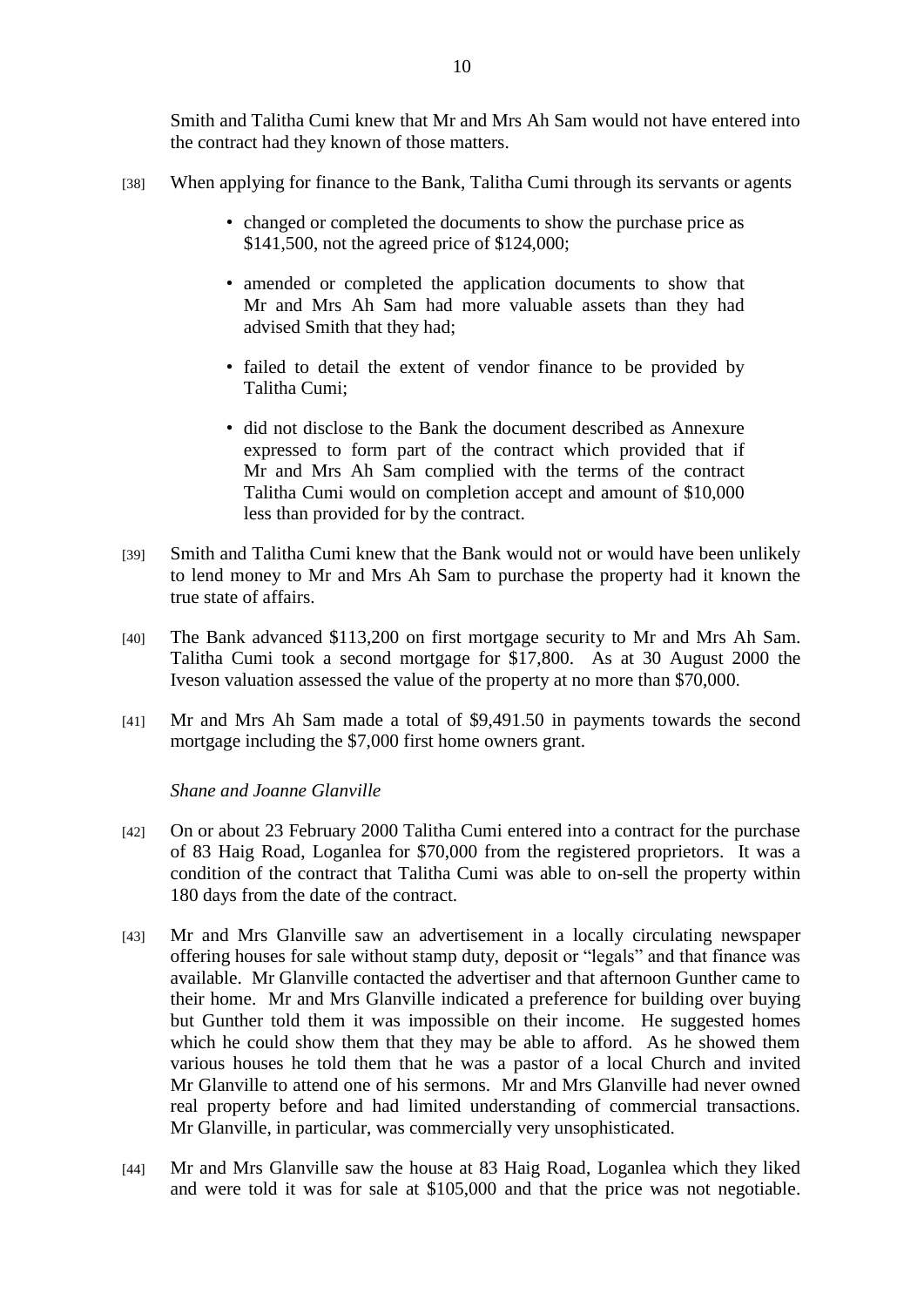When they returned to Mr and Mrs Glanville's rental home Gunther told them that they could trust him and pressured them to purchase the house. Gunther told them that he needed whatever they could afford as a deposit. He produced documents pursuant to s 73 of the *Auctioneers and Agents Act* 1971 which had already been completed and were signed by Mr and Mrs Glanville. He then produced an REIQ contract for the sale of 83 Haig Street and directed Mr and Mrs Glanville where to initial. They signed various annexures to the contract. When Mrs Glanville attempted to read the balance of the REIQ terms of contract she was directed by Gunther not to concern herself because "it was just standard".

- [45] In early March Mrs Glanville attended Sunshine Properties' office and was asked by Gunther to sign a blank form which had signature blocks at the bottom. She declined to do so and he did not press it further. Mrs Glanville queried using the Capalaba branch of the ANZ Bank rather than the local branch but was reassured by Gunther that it was unnecessary for her to attend at any branch of the Bank. Mrs Glanville was told by Gunther that the Bank would organise its own valuation of the property. Mr and Mrs Glanville were told that the Bank would lend them only \$84,000 but that Talitha Cumi would lend the balance of \$25,000. Mrs Glanville was told by Gunther that Talitha Cumi owned the property but not of its connections with Gunther. He told Mr and Mrs Glanville that one bank had refused them a loan, which was untrue, but that they had eventually been accepted by the ANZ Bank. He told Mrs Glanville that if they were to use their own solicitor it would cost them a lot of money but that he could recommend two solicitors used by Sunshine Properties regularly. Mr and Mrs Glanville agreed to use one John Sherwood.
- [46] Gunther told Mrs Glanville to promise not to tell the Bank about the Talitha Cumi's second mortgage otherwise the Bank would take the home. She said that she was shocked and confused by this request. She was asked to provide no figures, neither were any amounts of figures calculated for her to support the amount of money they were to borrow. They attended at John Sherwood's home at night to sign the documents which were not explained. One of the forms stated that Mr and Mrs Glanville had paid a \$5,000 deposit and had \$15,000 in the bank. They depose that they were reluctant to sign this as they knew it was not true. In response to their protestations Mr Sherwood said not to worry, that "it was standard procedure". Neither Mr nor Mrs Glanville had any experience purchasing real property previously. They had borrowed modest amounts to purchase motor vehicles and the forms had been completed by the dealers. They both had limited education. Had Mr and Mrs Glanville known of the price that Talitha Cumi paid for 83 Haig Road and its value they would not have bought the house.
- [47] When making the application for finance to the Bank Talitha Cumi through its servants or agents amended or completed the documents to show that Mr and Mrs Glanville had more valuable assets than they had advised Gunther they had and failed to detail the extent of vendor finance to be provided by Talitha Cumi. It may be inferred that Talitha Cumi, through Gunther, knew that if the Bank was given accurate information it would not have made the advance of \$84,000 on first mortgage to Mr and Mrs Glanville. That property, according to the Iveson valuation, was worth no more than \$85,000 at 26 February 2000. Mr and Mrs Glanville gave a second mortgage to Talitha Cumi for \$25,000. Mr and Mrs Glanville paid \$2,642.85 under the second mortgage.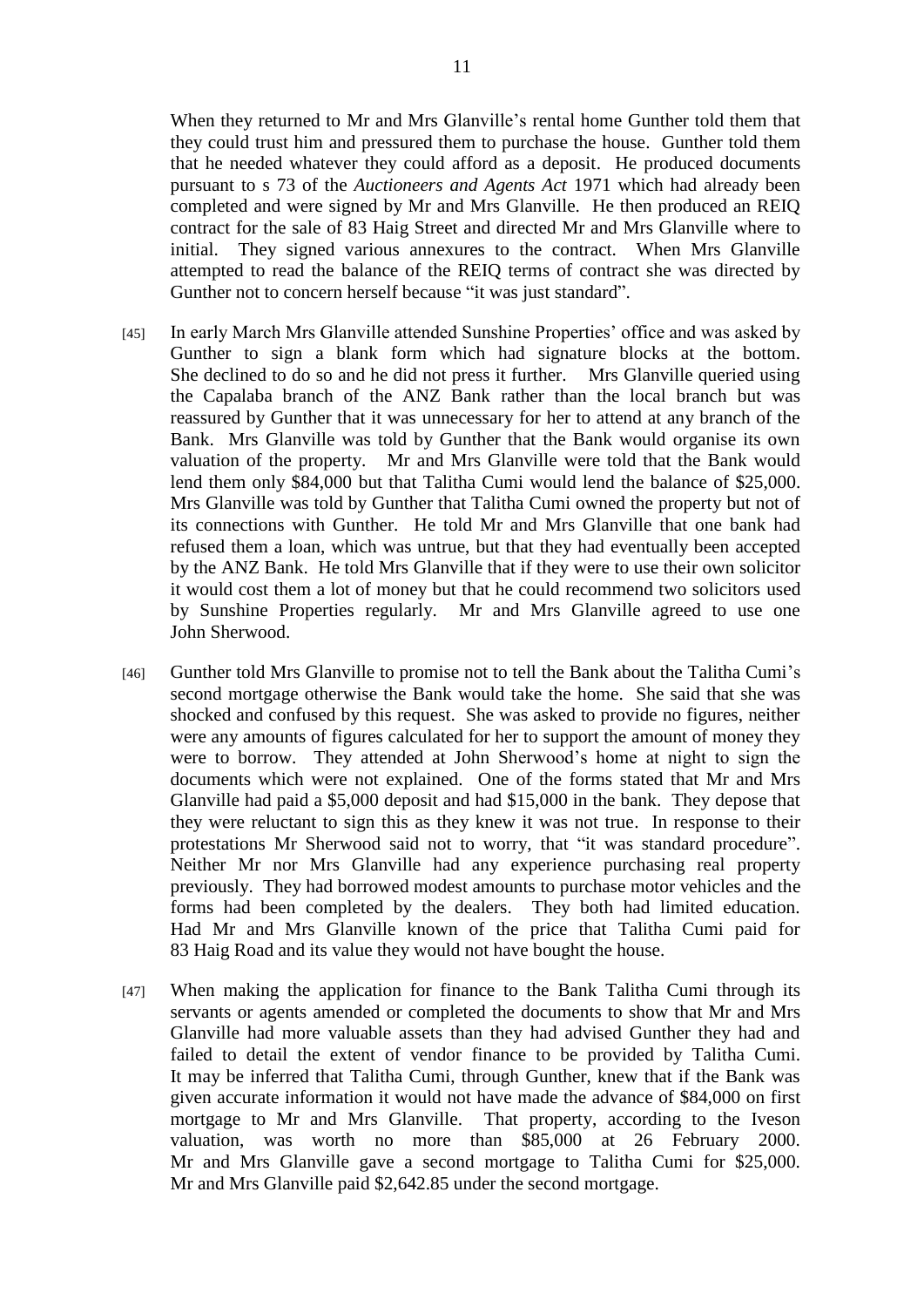#### *Miliama and Sa Pati Lauvi*

- [48] About 16 September 2000 Destiny (subsequently Summa Petere) purchased 43 Karri Avenue, Woodridge for \$80,500 from the registered proprietors conditional upon on-selling the property within 180 days from the date of the contract and the registered proprietors agreeing to sign a transfer by direction in lieu of two transfers if directed and would not refuse to sign notwithstanding that the onsale price was omitted.
- [49] After seeing an advertisement in a local paper for the purchase of houses without deposits and after asking Samoan relations who had had dealings with Sunshine Properties Mr and Mrs Lauvi contacted Gunther. They were born and educated in Western Samoa and spoke English as a second language. They were inexperienced about financing real property transactions or indeed in understanding commercial transactions generally. They were on a very low income and of limited education. They were members of the Seventh Day Adventist Church and deeply religious.
- [50] When Mr and Mrs Lauvi first contacted Sunshine Properties Gunther spoke to them about his close commercial relationship with many Samoan families and assisting them to purchase properties. His daughter, Judith, told them that her father was a Minister of the Church of Assembly of God.
- [51] Judith Gunther showed Mr and Mrs Lauvi a number of houses. Mrs Lauvi asked to meet the owners but was told that they resided interstate. Judith Gunther declined to tell them the sale price of the house at 43 Karri Avenue in which they expressed an interest. Mr and Mrs Lauvi said they would have difficulty making weekly repayments above \$140-\$150. Eventually they were told that the purchase price was \$110,000, that Gunther would make application to the Bank for finance, and that the Bank would obtain a valuation of the property as part of the loan process.
- [52] Thereafter either Gunther or Judith Gunther had Mr and Mrs Lauvi sign a contract about 6 October 2000 to purchase the property for \$137,500 which was \$57,000 more than Destiny had paid. The contract document was a standard REIQ/Queensland Law Society contract for Houses and Land with a number of "Annexures" as part of the contract. They provided that if Mr and Mrs Lauvi complied with the terms of the contract Destiny would, on completion, accept \$12,500 less than provided for in the contract; and that Destiny would rebate \$2,500 to supply and lay carpets.
- [53] When Gunther or Judith Gunther caused Mr and Mrs Lauvi to sign the contract and loan application they did not advise or explain to them that
	- that the purchase price to be shown on the contract was \$137,500 and not \$110,000 as they had agreed to pay;
	- Sunshine Properties, shown as the agent in the contract and Destiny shown as the vendor were closely related;
	- Destiny had entered into a contract to buy the property for \$80,500;
	- the Bank would not be obtaining a valuation of the property as part of its loan approval process.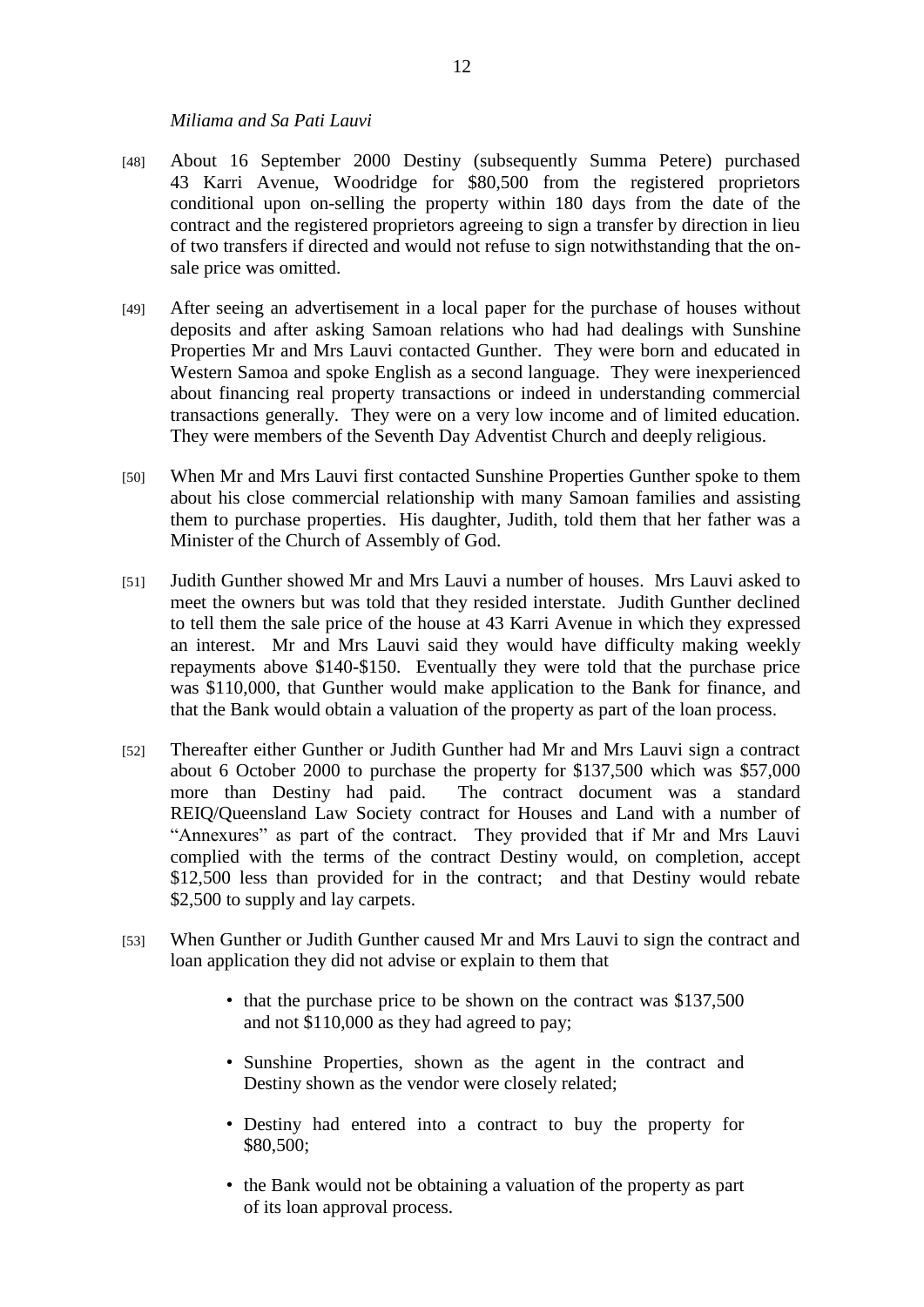They knew that Mr and Mrs Lauvi could not make the mortgage payments required.

- [54] When the application for finance was made to the Bank, Destiny by one of its servants or agents
	- changed the documents to show the purchase price as \$137,500 not the agreed price of \$110,000;
	- amended or completed the documents to show that Mr and Mrs Lauvi had more valuable assets than they had advised Gunther or Judith Gunther that they had;
	- failed to detail fully the extent of vendor finance to be provided by Destiny;
	- did not disclose to the Bank the "Annexures" expressed to form part of the contract.
- [55] It may be inferred that Destiny through its servants or agents knew that if the Bank was given accurate information it would not or might not have made the advance that it did.
- [56] In the result the Bank advanced \$110,000 on first mortgage security to Mr and Mrs Lauvi. That was more than the property was worth as assessed by the Iveson valuation of \$64,000 at 6 October 2000. Destiny took a second mortgage for \$19,000.
- [57] Mr and Mrs Lauvi were entitled to a first home owners grant of \$7,000 which was assigned to Destiny. They made payments of \$7,780.40 on the second mortgage.

## *Emele Miskopa and Mau Naea*

- [58] On or about 21 September 2000 Destiny entered into a contract with the registered proprietors of 8 George Street Kingston for the purchase of the property for \$85,000.00 conditional on on-selling the property within 120 days of the date of the contract, the registered proprietors agreeing to sign a transfer by direction in lieu of two transfers if requested, and would not refuse to sign that document notwithstanding that the resale price was omitted from the transfer document.
- [59] Mr and Mrs Naea are members of the Church of the Latter Day Saints. Their religion is very important to them. Tiley Seve spoke to Mr Naea at a Church service about buying a house. He told Mr Naea that he worked part time for Sunshine Properties and said that other people from the Church had bought houses from Sunshine Properties. Mr and Mrs Naea were born in Western Samoa and English was their second language in which they were not fluent at the time. They had never purchased real property and had little experience with commercial documents having had small loans over the past few years for a car and personal expenses. Mr Naea had worked in a variety of low paid jobs since coming to Australia.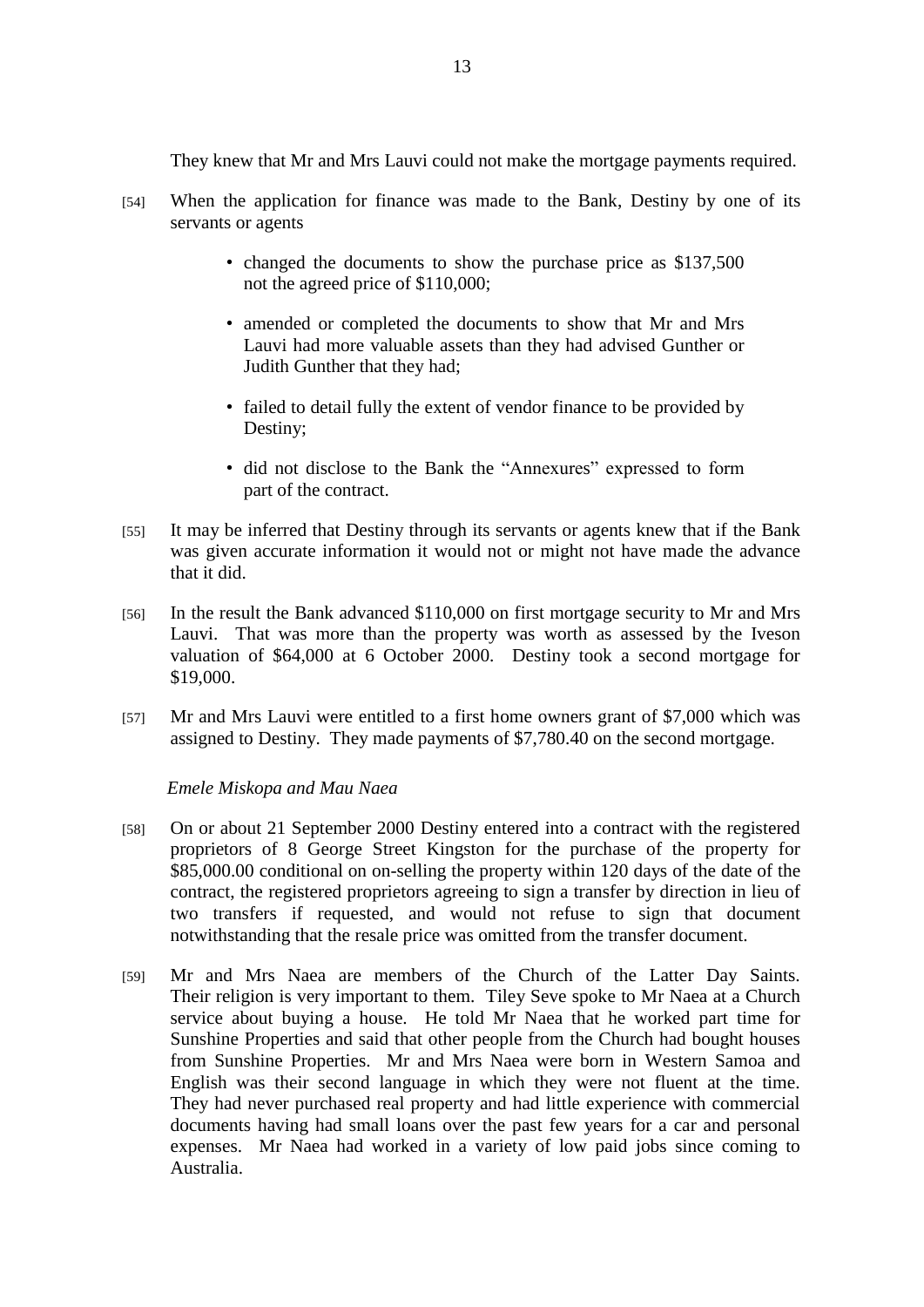- [60] The following day McLaren visited them at home and showed them a number of properties which they did not care for. He told them that Sunshine Properties could take care of anything and all that was needed was a \$200.00 deposit.
- [61] Mr and Mrs Naea were regularly contacted by Tiley Seve about purchasing a house. About two weeks later McLaren attended at their home and took them to see 8 George Street Kingston. He told them that the property was on the market for \$113,500.00 and would arrange to make an application on their behalf if they wished to purchase it. Mr Naea did not ask for a lower price, he thought it was the right price for the house. He did not ask who the loan would come from. Mr and Mrs Naea agreed to buy the house. McLaren filled out all the paperwork and asked them to sign a contract of sale for the property. Mr and Mrs Naea said that they would like to read the document before they signed it but McLaren told them that he did not have the time for them to read the papers through. Mrs Naea was often outside the room looking after her three week old baby during the visit and was asked to come in and sign the documents. McLaren recommended a solicitor – Lawrence & Associates – who would assist them with the legal work. McLaren asked for pay slips and a letter from work.
- [62] At the time Mr and Mrs Naea signed the contract to purchase the house they also signed a document described as "Annexure" expressed to form part of the contract which provided that Mr and Mrs Naea would make an application for a first home owner's grant of \$7,000.00 and assign it to Destiny. A further document described as "Annexure" and expressed to form part of the contract provided that if Mr and Mrs Naea complied with the terms of the contract Destiny would, on completion, accept an amount of \$7,800.00 less than provided for in the contract. A further document described as "Annexure C" and expressed to form part of the contract provided that Destiny would pay the legal, banking, associated charges and stamp duty of the transaction to the value of \$5,000.00.
- [63] When Mr and Mrs Naea signed the contract to purchase the property the purchase price of \$141,500.00 was not included in the document.
- [64] When Mr and Mrs Naea signed the contract and loan application neither McLaren nor any other servant or agent of Destiny:
	- advised or explained to them that the purchase price to be shown in the contract was \$141,500.00 and not \$113,500.00 which they had agreed to pay;
	- advised them that part of the purchase price would be secured by a second mortgage over the property in favour of Destiny;
	- advised or explained to them that Sunshine Properties shown as agent in the contract and Destiny shown as vendor were related entities;
	- advised that Destiny had entered into a contract to buy the property for \$85,000.00.
- [65] Destiny through McLaren or other servants or agents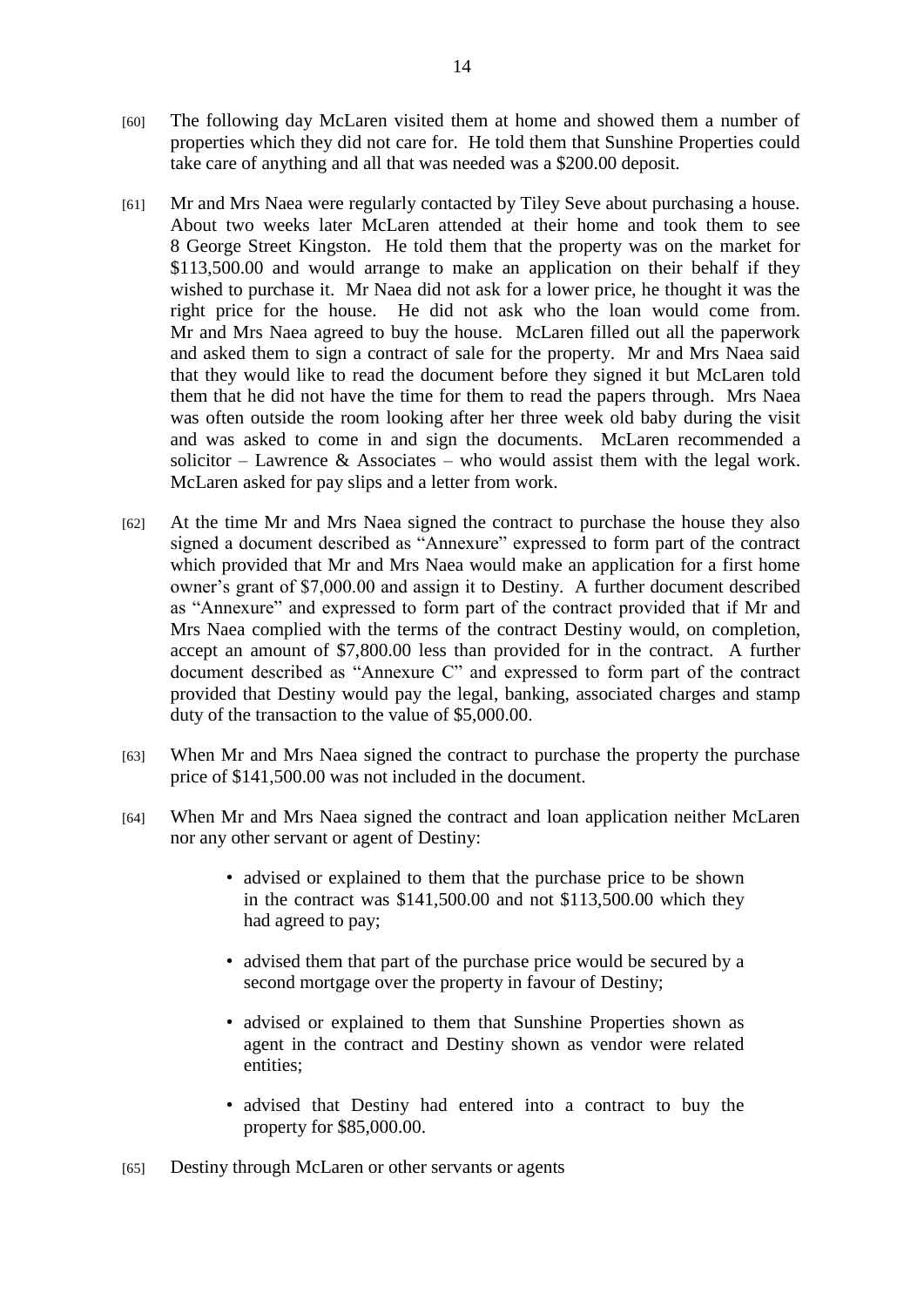- knew that the property was not worth \$113,500.00 or any higher amount;
- knew that the Bank would not obtain a valuation of the property as part its loan approval process;
- knew that Mr and Mrs Naea could not afford to make the mortgage repayments that would be required;
- that Mr and Mrs Naea would not have entered into the contract if they had been told of these matters.
- [66] Destiny made an application to the Bank on behalf of Mr and Mrs Naea using the mortgage broker Your Mortgage Shop. In order to ensure that the Bank would approve the loan, Destiny, by McLaren or some other servant or agent:
	- amended or completed the application documents and the contract document to show the contract price for the property as \$141,500.00 rather than the agreed price of \$113,500.00;
	- amended or completed the application documents to misstate the value of the assets of Mr and Mrs Naea to show that they had more valuable assets than they had advised McLaren that they had;
	- failed to detail in full the vendor finance to be provided by Destiny;
	- did not disclose to the Bank the Annexure documents to the contract nor the matters contained in them.
- [67] As Mr Bowlen on behalf of the Bank has deposed, had accurate information about the loan and the property been provided to the Bank it would not have lent money to Mr and Mrs Naea for the purchase of that property and McLaren knew this.
- [68] Shortly after 18 October 2000, McLaren advised Mr and Mrs Naea that the Bank had approved the loan application but did not disclose the amount and did not advise that the total of the proposed Bank mortgage and the proposed second mortgage for \$20,500.00 exceeded the agreed purchase price of \$113,500.00. McLaren arranged for Mr and Mrs Naea to attend the office of Lawrence & Associates at Woolloongabba to complete the documents for transfer of the property.
- [69] On or about 27 October 2000 Mr and Mrs Naea attended at the office of Lawrence & Associates where they signed the contract, transfer documents and the mortgages. Mr and Mrs Naea signed the documents without having an opportunity to read them and neither were they explained.
- [70] Gunther had earlier explained to Mr and Mrs Naea the payments under the second mortgage and the penalties for late payment.
- [71] Mr and Mrs Naea moved into the property about 10 or 11 November and for the first time they realised that the purchase price of the house was \$141,500.00 and not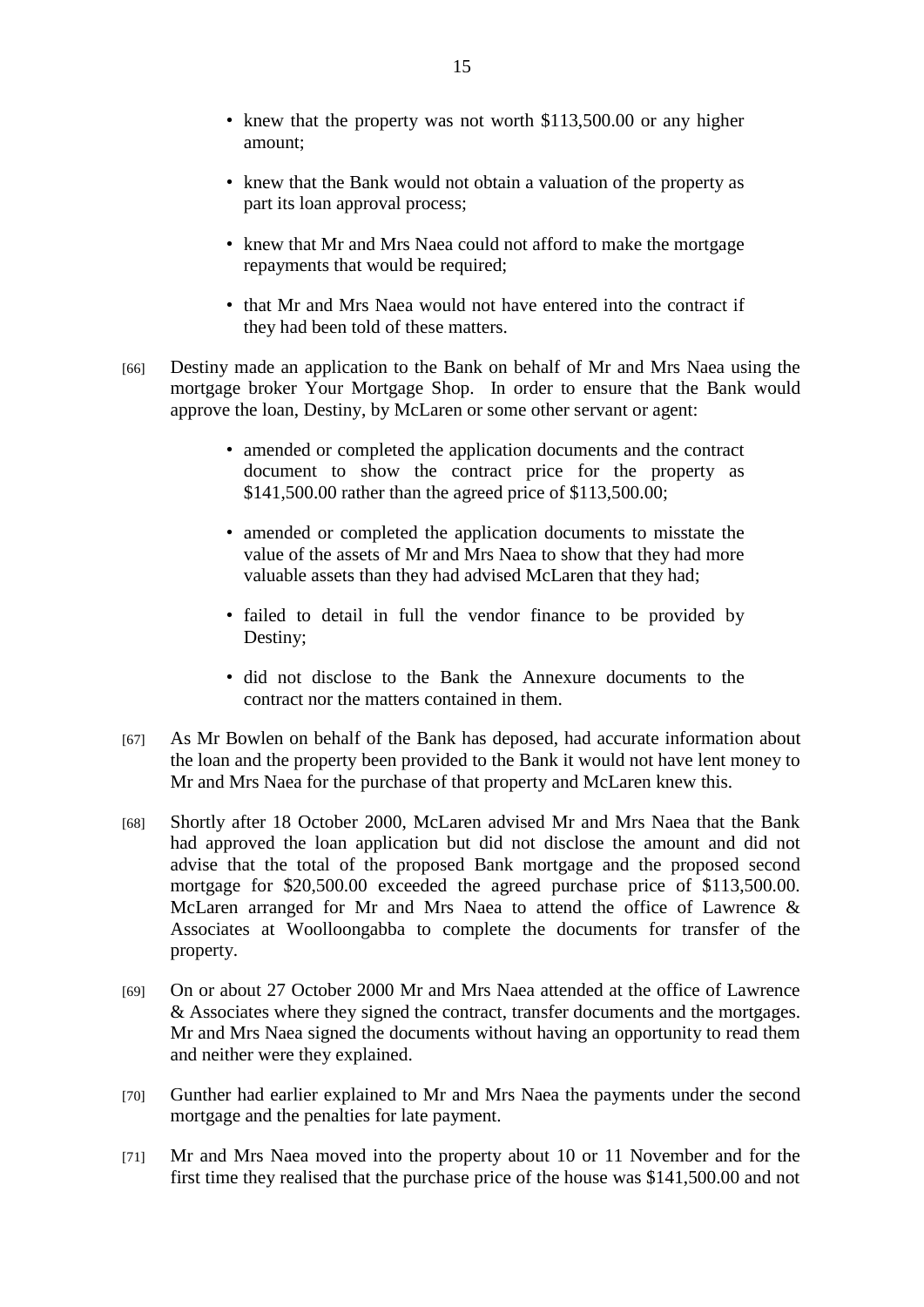\$113,500.00. They thought they could do nothing since they had already signed the papers and moved in.

- [72] Eventually Mr and Mrs Naea were unable to maintain their repayments. The house was repossessed by the Bank and Mr and Mrs Naea were made bankrupt.
- [73] They made payments in respect of the second mortgage in the amount of \$7,825.60.

## *Tuulima and Sofia Puni*

- [74] On or about 21 March 2000 Talitha Cumi entered into a contract with the registered proprietors of 9 Duke Street Kingston for a purchase price of \$86,500.00 conditional upon Talitha Cumi on-selling the property within 90 days of the date of the contract; that the registered proprietors would sign a transfer by direction in lieu of two transfers if requested, and would not refuse to sign the transfer document notwithstanding that the resale price was omitted from the transfer document.
- [75] Mr and Mrs Puni wished to buy a house because the Queensland Housing Commission had indicated that the rent they were paying was to be increased and it was uneconomic for them to continue to pay rent. They saw an advertisement in the local newspaper in about June 2000 by Sunshine Properties about loans for houses. Mrs Puni spoke to Judith Gunther and arranged to look at some properties. They initially looked at the property which was the subject of the advertisement but did not like it. Mr and Mrs Puni eventually inspected 9 Duke Street Kingston, liked it, but did not think they could afford it. Judith Gunther told them that it was \$119,000.00 and they told her that they could not afford to buy it because they understood that they would not be eligible for a sufficient loan.
- [76] They returned to Sunshine Properties' office and spoke with Gunther. He told them that with two mortgages they would have to pay \$201.00 per week. Mrs Puni, who apparently has more facility in English than her husband, told him that they could not afford the property. Gunther told them that he was a minister in his Church, had a big family and was going that night to preach at the Samoan Seventh Day Adventist Church at Inala. Mr Puni was an elder of the Seventh Day Adventist Church at Woodridge as he had been in New Zealand and Mr and Mrs Puni were very happy to be told this. Gunther also told them that their solicitor was a Seventh Day Adventist member at his Church – John Sherwood. Mrs Puni deposes that she did not know she had a solicitor at that time but she knew that a solicitor would do the paperwork for the house and agreed.
- [77] Gunther produced a lot of papers which he required them to sign. They did not read any as Gunther told them he was in a hurry. They were told that some were for the loan application. They were asked for a \$500.00 deposit to secure the house but Mrs Puni said as she had already told Judith Gunther earlier, they had only \$200.00. Gunther said to give him the \$200.00 which would be sufficient.
- [78] Mr and Mrs Puni understood they were buying the house from the people who lived in it and that Sunshine Properties was the agent. Both Gunther and Judith Gunther told them they were not to speak to the people in the house but they could drive past and look at it. They were subsequently asked to provide payslips and other documentation.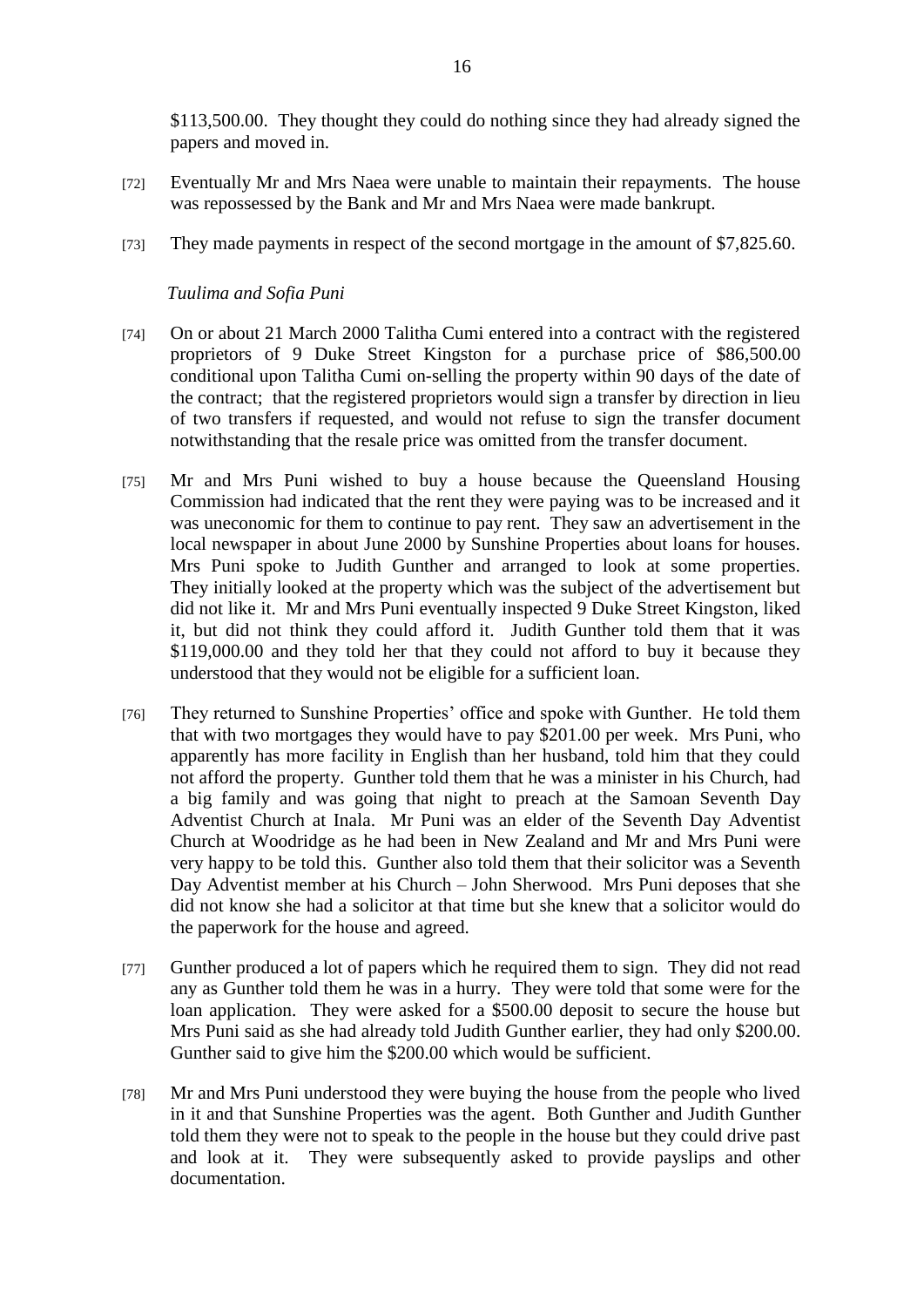- [79] At the time Gunther had Mr and Mrs Puni sign the contract document he also had them sign a document described as "Annexure" and expressed to form part of the contract which provided that Mr and Mrs Puni would make an application for a first home owner's grant of \$7,000.00 and assign to Talitha Cumi the right to receive it. They also signed a further document described as "Annexure" expressed to form part of the contract which provided that Talitha Cumi would on completion accept an amount of \$6,000.00 less than provided for by the contract.
- [80] At the time that Gunther had Mr and Mrs Puni sign the contract and loan application, he and Talitha Cumi:
	- failed to advise or explain to Mr and Mrs Puni that the purchase price shown or to be shown in the contract was \$125,500.00 and not \$119,000.00 as they had agreed to pay;
	- failed to explain to Mr and Mrs Puni that part of the purchase price would be secured by a second mortgage over the property in favour of Talitha Cumi;
	- knew that the property was not worth \$119,000.00;
	- knew that the Bank would not be obtaining a valuation of the property as part its loan approval process;
	- knew that Mr and Mrs Puni could not afford to make the mortgage repayments that would be required;
	- failed to advise Mr and Mrs Puni that Sunshine Properties shown as agent in the contract and Talitha Cumi shown as vendor were one and the same entity;
	- failed to advise Mr and Mrs Puni that Talitha Cumi had entered into a contract to buy the property for \$86,500.00;
	- knew that Mr and Mrs Puni would not have entered into the contract if they had been told any of those matters.
- [81] On or before 23 June 2000, Talitha Cumi made application to the Bank on behalf of Mr and Mrs Puni through the services of the mortgage broker Your Mortgage Shop. In order to ensure that the Bank would approve the loan, Talitha Cumi by Gunther or some other servant or agent:
	- amended or completed the application document and the contract document to show the contract price for the property as \$125,500.00 rather than the agreed price of \$119,000.00;
	- amended or completed the application documents to misstate the value of the assets of Mr and Mrs Puni so as to show that they had more valuable assets that they had advised Gunther that they had;
	- failed to detail the extent of vendor finance to be provided by Talitha Cumi;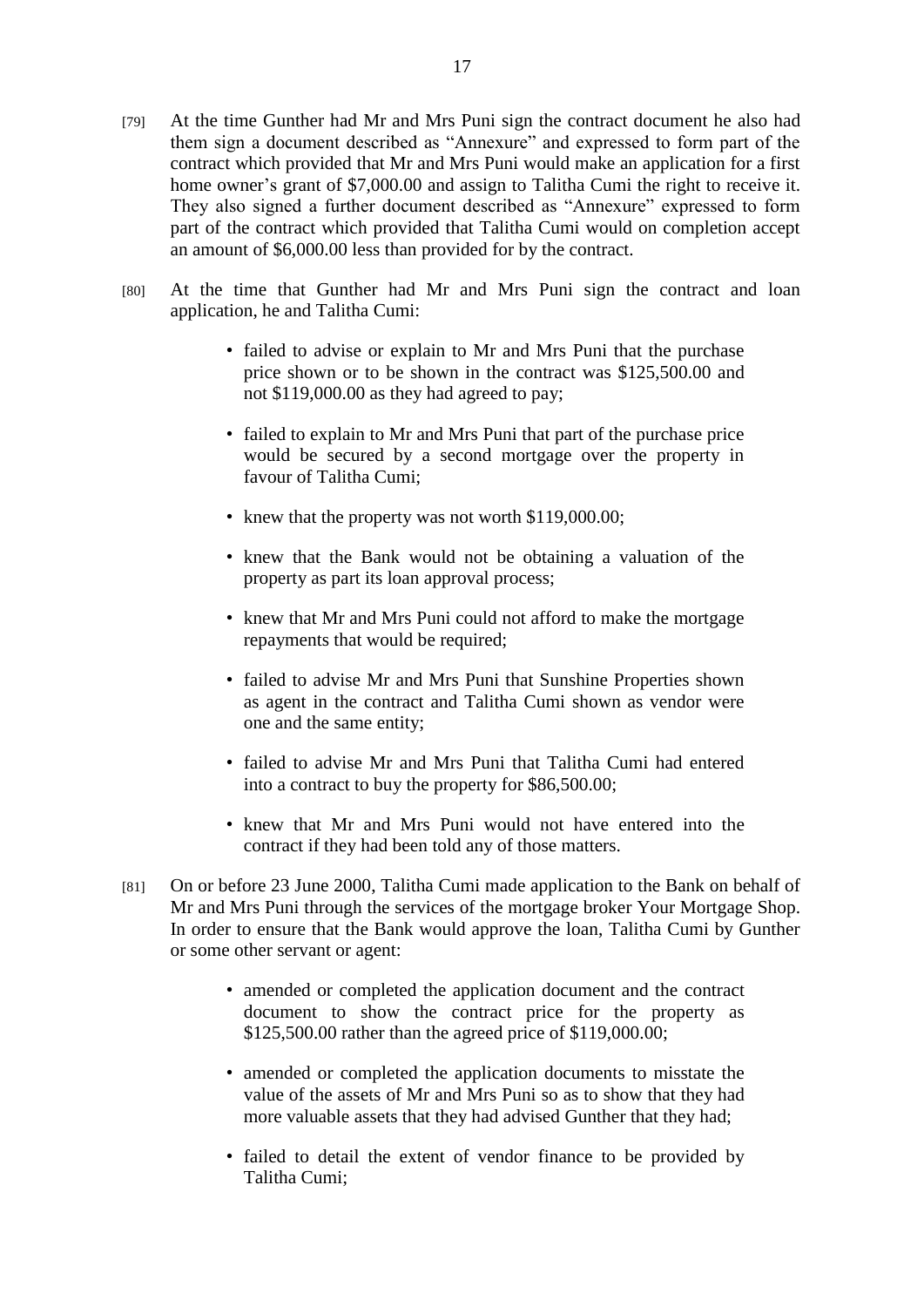- did not disclose to the Bank the documents described as Annexures to the contract or the matters in them.
- [82] Gunther and Talitha Cumi knew that if accurate information about those matters was provide to the Bank it would not or might not lend money to Mr and Mrs Puni for the purchase of the property.
- [83] On or about 23 June 2000 Talitha Cumi
	- advised Mr and Mrs Puni that the Bank had approved the loan;
	- did not disclose the amount approved by the Bank;
	- did not advise that the total of the two mortgages of \$120,300.00 exceeded the agreed purchase price of \$119,000.00.
- [84] The fair market value of the property as at 1 July 2000 was according to the Iveson valuation, \$65,000.00. Even if the fair market value was \$86,500 but for the conduct of Gunther, Mr and Mrs Puni could have purchased the property for significantly less than they had contracted.
- [85] Mr and Mrs Puni paid an amount of \$8,693.80 on the second mortgage including the \$7,000 first home owners grant.

## *Tuulemaga Paulo Seufatu and William Faamanu Ioane Taeo*

- [86] On or about 7 October 2000 Destiny entered into a contract with the registered proprietors of 31 Brandon Street Marsden for the purchase of the property for \$103,500.00 to be completed only if Destiny could on-sell the property within 90 days of the date of the contract; and the registered proprietors would sign a transfer by direction in lieu of two transfers if requested; and would not refuse to sign the document notwithstanding that the resale price was omitted from the transfer document; and that the registered proprietors would keep details of the contract price confidential.
- [87] Mr and Mrs Seufatu are from Western Samoa and English is their second language. Mr Seufatu has been employed as a factory hand. He and his family go to the Seventh Day Adventist Church near Woodridge each Saturday. They have never owned real property previously and although they have sought and obtained loans in the past they were for small amounts for items such as motor vehicles.
- [88] In early October 2000 after Mr and Mrs Seufatu had contacted Sunshine Properties on the recommendation of a Samoan friend, McLaren visited them and showed them a number of properties. He told them that they need only provide \$200.00 for a deposit. He showed them the property at 31 Brandon Street Marsden and told them it was on the market for \$155,000.00. Mr Seufatu felt certain that they could not afford it but when they returned home McLaren pressured him into signing a document to purchase of the property. When he went to work his employer told him not to sign because he could not afford to pay for the property. It seems that McLaren came to Mr Seufatu's place of work and obtained his signature to a document. Mr Seufatu gave him the \$200.00 deposit in cash.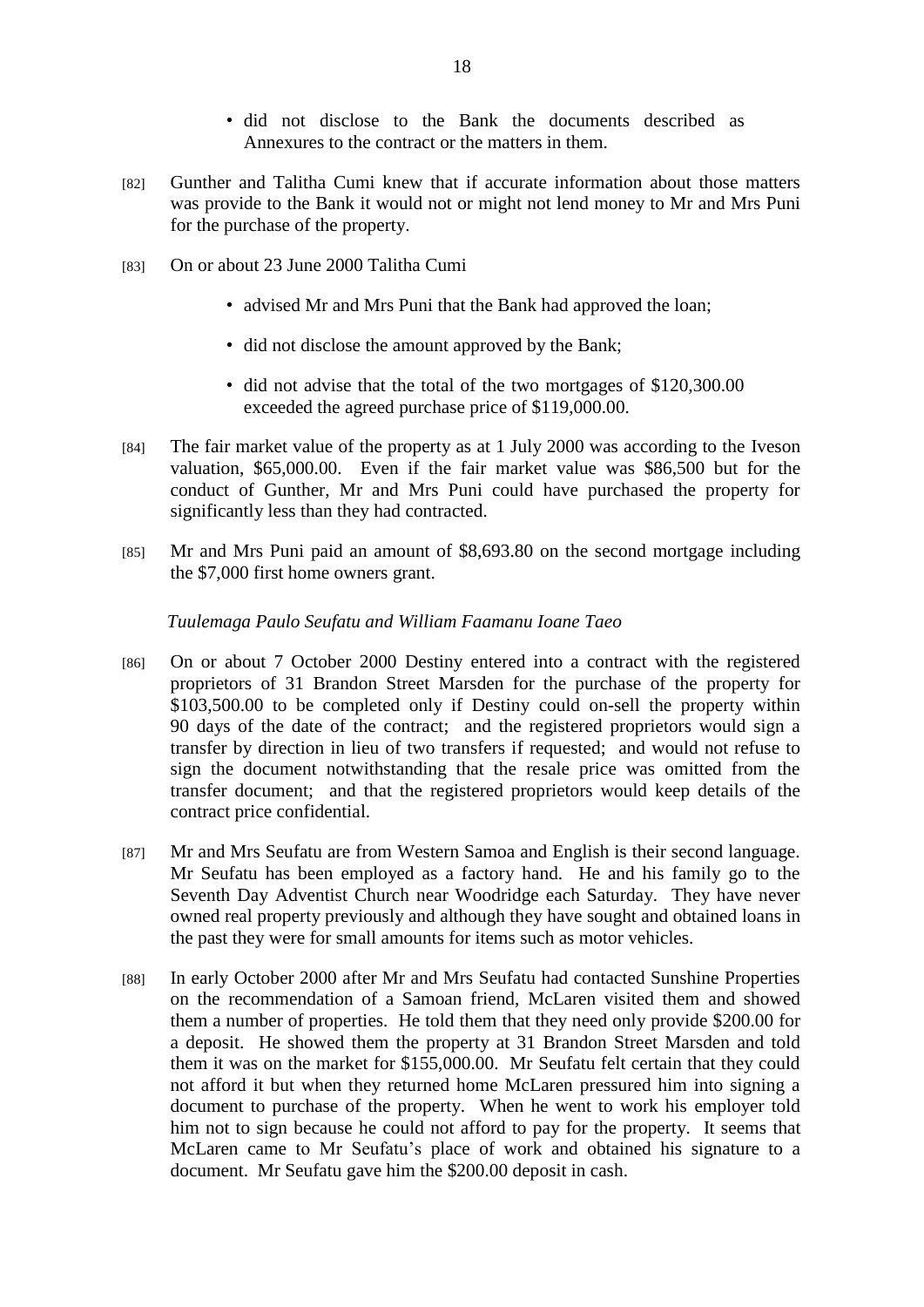- [89] The following day Mr Seufatu spoke to Gunther at Sunshine Properties' office and told him that he did not wish to proceed to buy the property. Gunther told him that it would cost him money to get his deposit back because he had already signed a document to purchase the house. Gunther told Mr Seufatu not to worry because he sold many houses to Samoan people and was the minister of the Pentecostal Church and could be trusted. Mr Seufatu agreed that he would purchase the house.
- [90] Mr Seufatu's son William Taeo who was then aged nineteen, was working as a fabric cutter where his father worked and part time at Kentucky Fried Chicken. He was so inexperienced in real property transactions that he thought the documents that he was signing as required by McLaren related to a rental property. He signed the document which was a contract to purchase the property at 31 Brandon Street Marsden jointly with his father because he had respect for his father and his father asked him to sign the document.
- [91] The contract document was comprised of a standard REIQ contract and a document described as "Annexure" which was expressed to form part of the contract and which provided that Mr Seufatu and William would make an application for a first home owners grant of \$7,000.00 and assign to Destiny the right to receive it. A further document described as "Annexure" and expressed to form part of the contract provided that if Mr Seufatu and William complied with the terms of the contract, Destiny would, on completion, accept an amount \$11,000.00 less than provided for in the contract. A further document described as "Annexure C" and expressed to form part of the contract provided that Destiny would pay the legal, banking and associated charges and stamp duty of the transaction to the value of \$5,000.00.
- [92] At the time McLaren had Mr Seufatu and William sign the contract and the loan application he and Destiny:
	- failed to advise or explain to them that the purchase price to be shown in the contract was \$155,500.00 and not \$103,500 which Mr Seufatu had agreed to pay;
	- failed to advise Mr Seufatu and William that part of the purchase price would be secured by a second mortgage over the property in favour of Destiny;
	- knew that the property was not worth \$155,500.00;
	- knew that the Bank would not obtain a valuation of the property as part of its loan approval process;
	- knew that Mr Seufatu and William could not afford to make the mortgage repayments that would be required;
	- failed to advise Mr Seufatu and William that Sunshine Properties shown as agent on the contract and Destiny shown as vendor were related entities;
	- failed to advise that Destiny had entered into a contract to buy the property for \$103,500.00;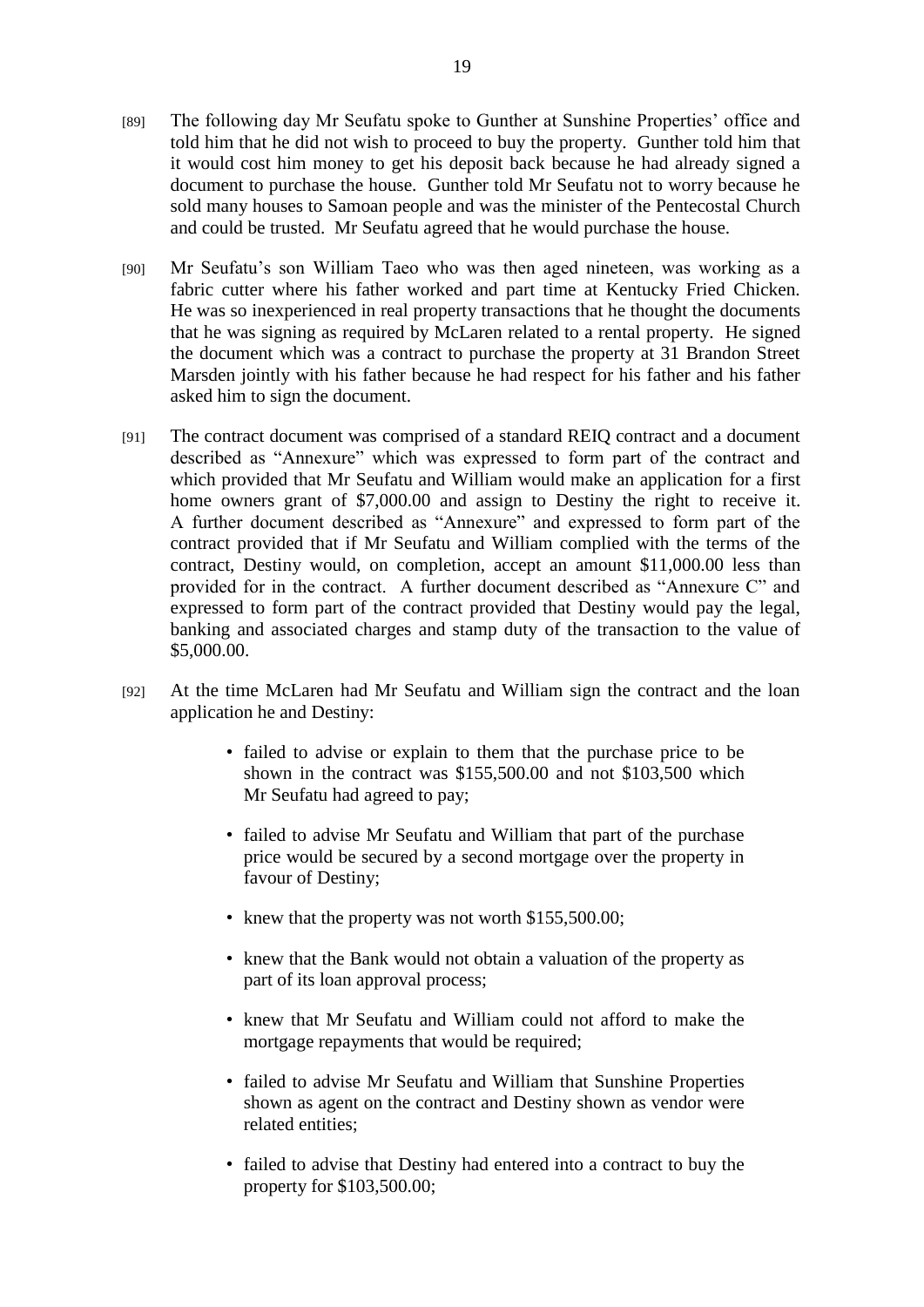- knew that Mr Seufatu and William would not enter into the contract if they were told of those matters.
- [93] On or about 16 October 2000 application was made to the Bank on behalf of Mr Seufatu and William. In order to ensure that the Bank would approve a loan to them Destiny, through McLaren or some other servant or agent, failed to explain in appropriate detail to the Bank the extent of vendor finance to be provided by Destiny; did not disclose to the Bank the Annexure documents said to be part of the contract; and amended or completed documents to show that Mr Seufatu and William had more valuable assets than they had advised.
- [94] McLaren and Destiny knew that if accurate information had been provided to the Bank it would not or might not lend money to Mr Seufatu and William for the purchase of the property.
- [95] The Bank advanced \$124,400.00 on first mortgage security. The second mortgage was for \$21,900.00. At the time the property was worth no more than \$85,000.00 according to the Iveson valuation but certainly no more than \$103,500.00, the price Destiny had contracted to purchase it.
- [96] Mr Seufatu made repayments under the second mortgage in the sum of \$7,930.00 including the first home owners grant.

#### *Naoupa and Florence Talatonu*

- [97] On or about 14 September 2000 Destiny entered into a contract with the registered proprietors of 3 Lindley Street Woodridge for the sale of the property for the purchase price of \$104,500.00 conditional upon the contract being completed only if Destiny could on-sell the property within 114 days of the date of the contract; the registered proprietors would sign a transfer by direction in lieu of two transfers if requested; and would not refuse to sign the document notwithstanding that the resale price was omitted from the transfer document.
- [98] In about September 2000 Mr and Mrs Talatonu responded to an advertisement in a locally circulating newspaper inserted by Sunshine Properties. They were looking for a house to rent and spoke to Gunther. They had five children with a sixth on the way. Mr Talatonu was born in Western Samoa. His wife Florence was born in Auckland but was of Samoan parentage. She is much more fluent in English than her husband for whom it was and remains a second language. They are members of the Uniting Church and religion is very important to them. They are closely involved in Church activities and were brought up to trust Church ministers. They had never owned real property before and their only involvement in commercial transactions was for modest loans to purchase their van and their beds. At the time of the contact with Sunshine Properties Mr Talatonu was employed with J J Richards as a boilermaker but was laid off in January 2001.
- [99] Shaun Smith from Sunshine Properties came to see them. He asked about their income and outstanding bills. A few days later Gunther came to their home and said that he had houses for sale. He told them that he was a pastor and had been involved with a lot of Island people in the Church and had been helping those people and Tongans to get houses. He told them that he had ten children and that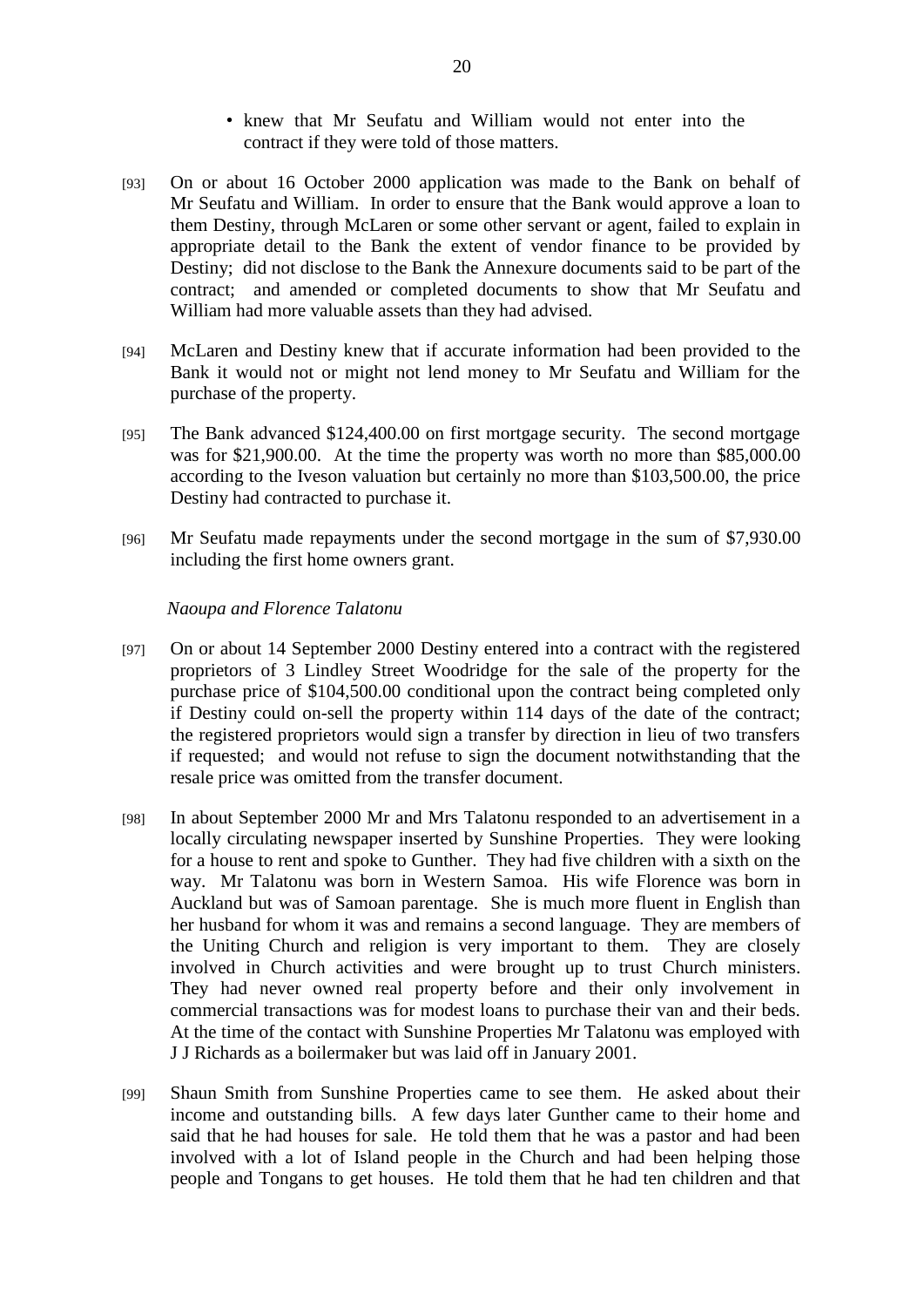two worked in his business. He mentioned Samoan names and asked if Mr and Mrs Talatonu knew them. This immediately gained Mr and Mrs Talatonu's trust.

- [100] Gunther showed them a number of houses including the house at 3 Lindley Street Woodridge which he told them was on the market for \$140,000.00. Mr Talatonu told Gunther that they did not have the \$500.00 to deposit but he suggested they borrow it from family or friends. Mr Talatonu was able to borrow \$250.00 from his mother which he gave to Gunther who said they could pay him the balance \$250.00 later. Gunther then filled out a contract for the purchase of the 3 Lindley Street Woodridge property. Mr Talatonu said that everything happened very fast and they had no opportunity to read any of the paperwork. Gunther showed them where to sign. He told them, in response to Mrs Talatonu's enquiry about going to a Bank to organise a loan, that they did not have to do anything because Sunshine Properties would go through the ANZ Bank as it was more sympathetic to first home buyers.
- [101] The contract document comprised a standard REIQ form with annexures which were said to form part of the contract. "Annexure C" provided that Destiny would pay the legal, banking and associated charges and stamp duty on the purchase to the value of \$5,000.00. The document described as "Annexure" expressed to be part of the contract provided that Mr and Mrs Talatonu would make an application for a first home owners grant of \$7,000.00 and assign to Destiny the right to receive it and gave Destiny the right to open and read mail pertaining to the grant. A further document described as "Agreement" recorded that Mr and Mrs Talatonu would "repay" to Destiny an amount of \$32,500.00 which included the amount of \$5,000.00 referred to in Annexure C to the contract.
- [102] When Mr and Mrs Talatonu signed the contract and the loan application Gunther and Destiny:
	- failed to explain to Mr and Mrs Talatonu that part of the purchase price and the amount of \$5,000.00 referred to Annexure C to the contract would be secured by a second mortgage over the property in favour of Destiny;
	- failed to advise Mr and Mrs Talatonu that notwithstanding the contractual promise in Annexure C to the contract the amount of \$5,000.00 was to be added to the amount that they were required to repay to Destiny;
	- knew that the property was not worth \$140,000.00;
	- knew that the Bank would not obtain a valuation of the property as part of its loan approval process;
	- knew that Mr and Mrs Talatonu could not afford to make the mortgage repayments that would be required;
	- failed to advise Mr and Mrs Talatonu that Sunshine Properties shown as the agent in the contract and Destiny shown as vendor were related entities;
	- failed to advise Mr and Mrs Talatonu that Destiny had entered into a contract to buy the property for \$104,500.00;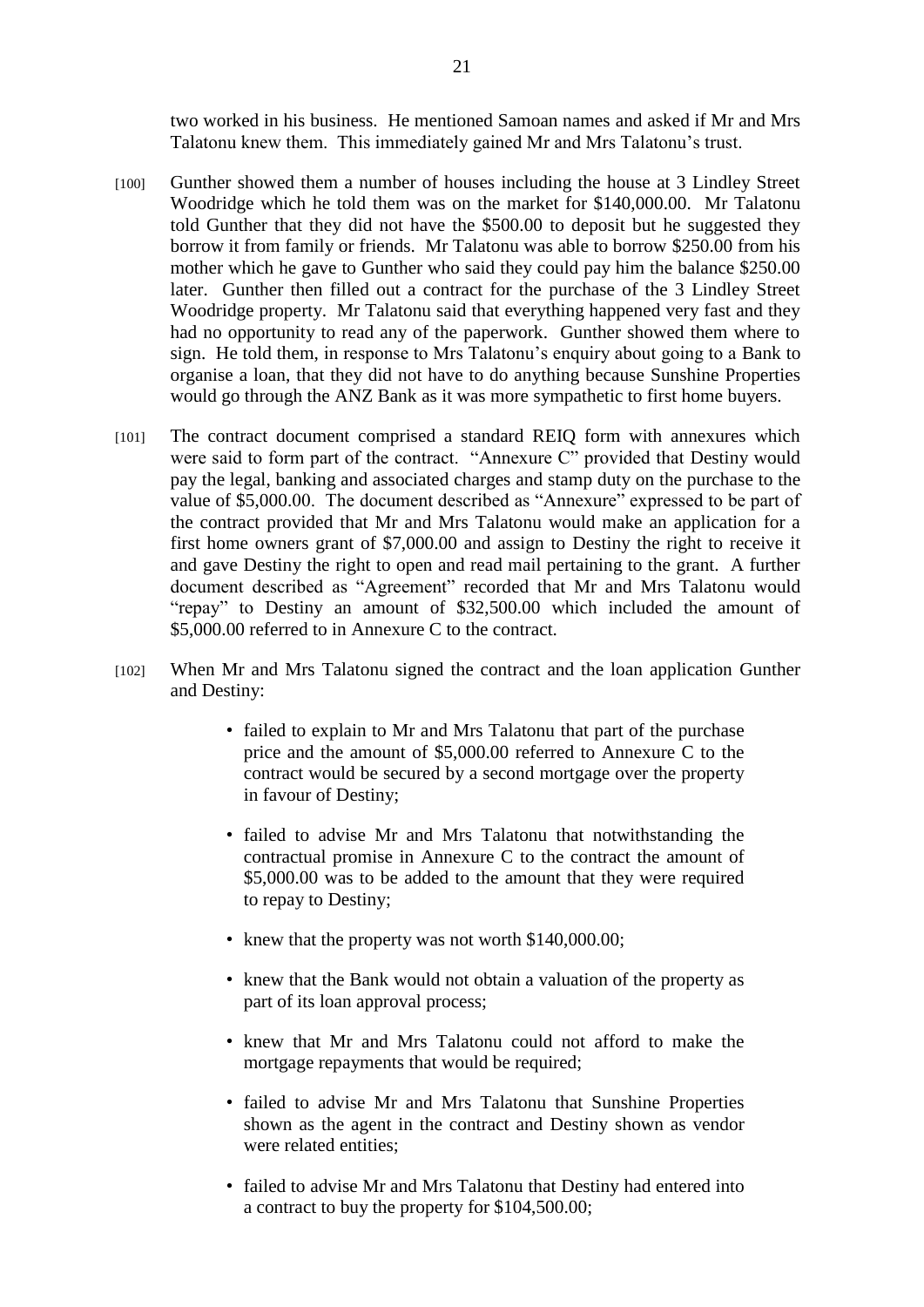- knew that Mr and Mrs Talatonu would not enter into the contract if they had been told of those matters.
- [103] To ensure that the Bank would approve a loan to Mr and Mrs Talatonu Destiny by Gunther or some other servant or agent:
	- amended or completed the application documents to misstate the value of the assets of Mr and Mrs Talatonu so as to show that they had more valuable assets than they had advised Gunther that they had;
	- failed to detail completely the extent of vendor finance to be provided by Destiny;
	- did not disclose to the Bank the annexure documents to the contract.
- [104] Gunther and Destiny knew that if accurate information was provided to the Bank about the application it would not or might not lend money for the purchase of the property.
- [105] On or about 28 September 2000 Gunther advised Mr and Mrs Talatonu that the Bank had approved the loan application but did not advise them that the total of the proposed Bank mortgage and the proposed second mortgage together exceeded the agreed purchase price of \$140,000.00 by \$4,500.00.
- $[106]$  Gunther arranged for Mr and Mrs Talatonu to attend at the office of Lawrence & Associates at Woolloongabba to complete the documents for the transfer of the property. They attended on two occasions and signed documents at the counter, the visits being each of five minutes duration. Nobody explained the meaning of any documents to them.
- [107] Earlier, Mr and Mrs Talatonu had asked Gunther if they could talk to the people who lived in the house previously about the price but he forbade them to do so.
- [108] The sale of the property was completed on or about 14 November 2000. The fair market value of the property as at 16 September 2000 was no more than \$84,000.00 as per the Iveson valuation or no more than the \$104,500.00 paid by Destiny. But for the conduct of Destiny Mr and Mrs Talatonu could have purchased the property for an amount considerably less than they contracted.
- [109] Mr and Mrs Talatonu made payments of \$8,393.10 under the second mortgage including the first home owners grant.

## *Mene Timoti and Faaletaua Fanueli*

[110] On or about 7 October 2000 Talitha Cumi entered into a contract with the registered proprietors of 60 Snowdon Street Kingston to purchase the property for \$86,000.00 conditional upon Talitha Cumi on-selling the property within 120 days of the date of the contract; and the registered proprietors signing a transfer by direction in lieu of two transfers if requested; would not refuse to sign that document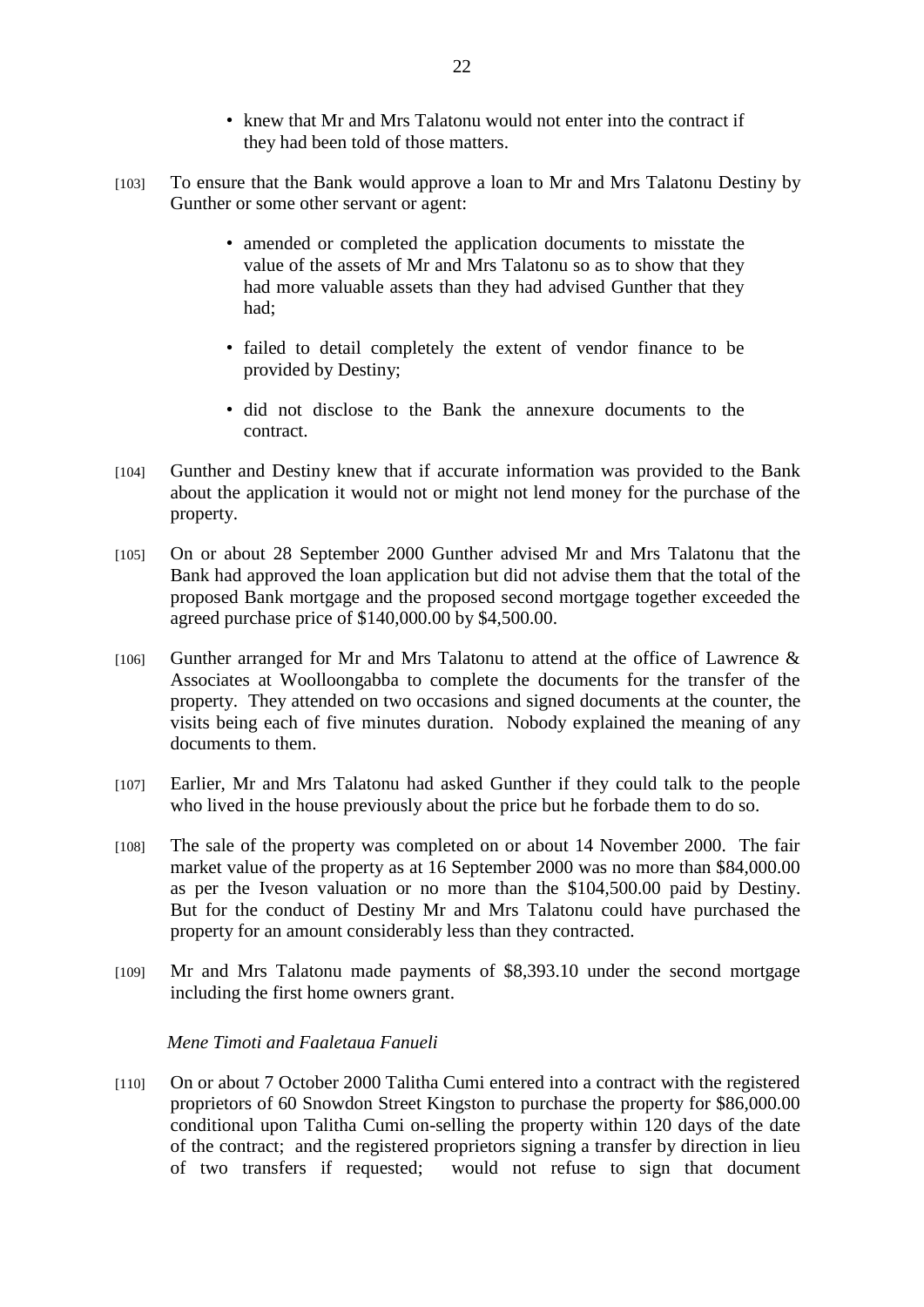notwithstanding that the resale price was omitted from the transferred document; and the registered proprietors would keep details of the contract confidential.

- [111] Mr Timoti and his fiancé Ms Fanueli were born in Western Samoa where they were educated. They were taught English at school but Samoan was their first language and the language they spoke at home. When they came to Australia they had a variety of low paid jobs. Mr Timoti was a member of the Seventh Day Adventist Church at Logan which he attended from time to time. He had borrowed sums from finance companies to purchase cars and various household chattels. The sales person filled out the forms for him.
- [112] Ms Fanueli was asked by a co-worker if she was interested in buying a house with her fiancé because the co-worker's husband worked for Sunshine Properties. A few days later one Tile (most likely Tiley Seve) contacted Mr Timoti asking if he wished to buy a house. Mr Timoti told him that it was his dream but that he had so many bills to pay that he did not think he would qualify to buy a house at the moment. Tile said to him that it did not matter and that Sunshine Properties would pay off all the bills and make it one loan.
- [113] The next day McLaren contacted Mr Timoti and showed him a number of houses in the Kingston area. Eventually McLaren showed him the house at 60 Snowdon Street Kingston which was much better than the previous houses and was told that the purchase price was \$118,000.00. Mr Timoti agreed to buy the house and McLaren drove him to the Sunshine Properties' office. McLaren warned him that there was a great deal of paperwork to do. Mr Timoti told him that since he had a lot of bills to pay he did not want to waste McLaren's time doing paperwork if he did not qualify. McLaren said that the paperwork could be done first and sort out whether he qualified later. McLaren asked Mr Timoti how much his bills amounted to and his remuneration at work. McLaren said he wanted to speak to Mr Timoti's fiancé to talk about her bills and what she was paid from Centrelink.
- [114] McLaren calculated all the bills and told Mr Timoti that he qualified for a loan. Mr Timoti said that McLaren asked him if he wanted to read the paperwork before he signed but Mr Timoti said that it would take about two hours to read it. McLaren said he need not do so. Mr Timoti just signed. Mr Timoti's impression was that he was being hurried through the paperwork. He was asked to get a statement about his bills and a group certificate from work and other qualifying documents. Mr Timoti noted that when McLaren was filling out the documents on one of the papers was written "\$147,000.00". He said he did not say anything because he thought that was the price with interest or with his other bills added to the purchase price of the house. On the top of that document were the figures "\$118,000.00".
- [115] McLaren returned him to the house where he was living with his fiancé. He asked them how much money they had in the bank and was told they had nothing at all. Mr Timoti told him that he had two bank accounts and McLaren said that he would write that there was \$300.00 in one account and \$500.00 in the other and "just" pretend" that there was some money there. Mr Timoti deposes that he felt it was wrong to do that but did not say anything because he did not want to miss out on the house. McLaren obtained Ms Fanueli's signature to the contract and loan application documents and asked for a \$200.00 deposit to secure the house which Mr Timoti paid in cash. They then visited the house which Ms Fanueli saw for the first time.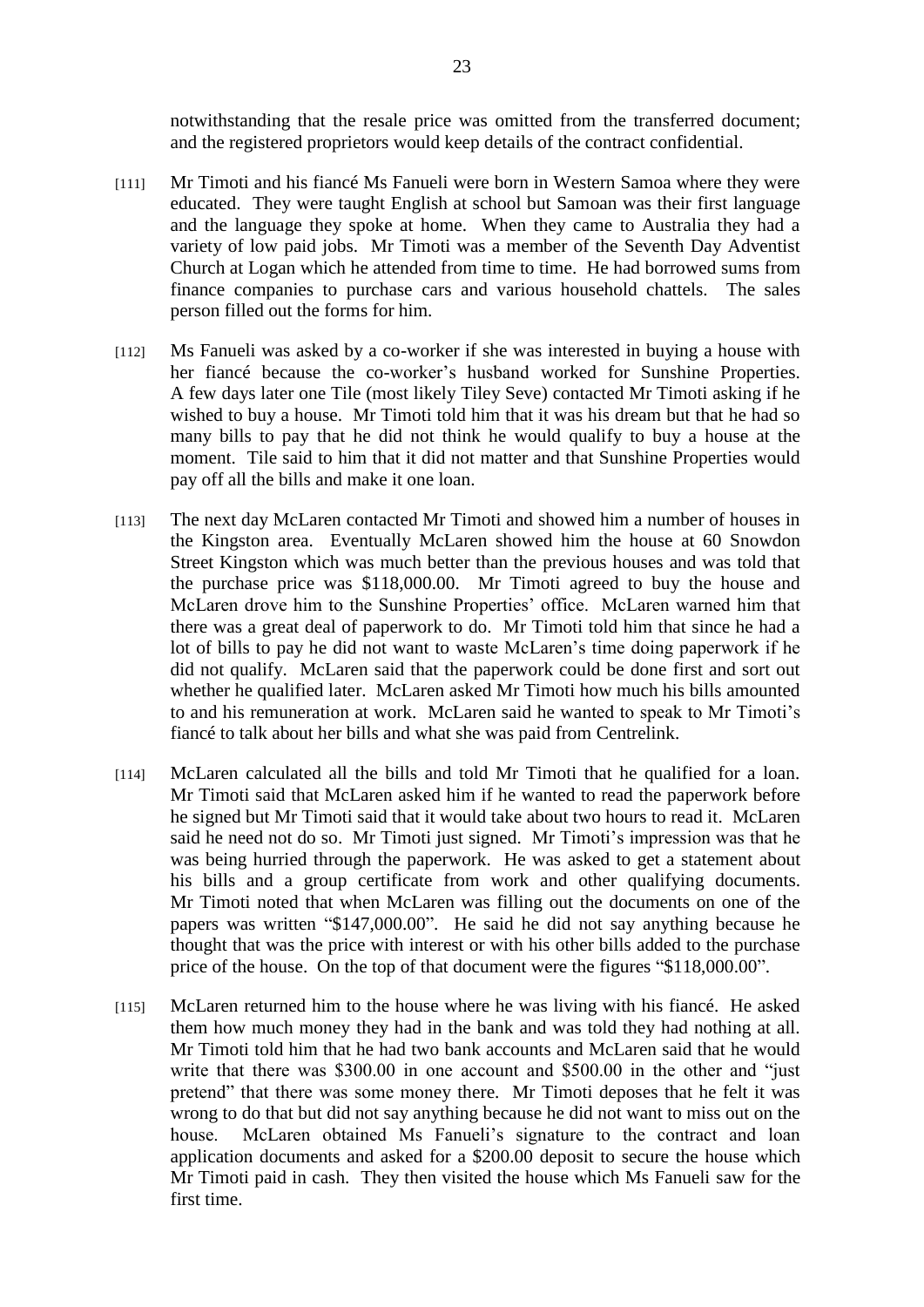- [116] The contract document for the sale of the property comprised a standard REIQ form with annexures under the heading "Special Conditions" said to be part of the contract. Those annexures were executed by Mr Timoti and Ms Fanueli. The document described as "Annexure" and expressed to form part of the contract provided that they would make an application for a first home owner's grant of \$7,000.00 and assign to Destiny the right to receive it. Another "Annexure" expressed to form part of the contract provided that if Mr Timoti and Ms Fanueli complied with the terms of the contract Destiny would, on completion, accept \$14,000.00 less than the price provided for in the contract. Another document described as "Annexure C", said to be part of the contract, provided that Destiny would pay the legal, banking and associated charges and stamp duty on the purchase to the value of \$5,000.00.
- [117] At the time McLaren had Mr Timoti and Ms Fanueli sign the contract and loan application he:
	- failed to explain to them that the purchase price to be shown in the contract was \$147,500.00 and not \$118,000.00 as they had agreed to pay;
	- failed to advise them that part of the purchase price would be secured by a second mortgage over the property in favour of Destiny;
	- knew that the property was not worth \$118,000.00;
	- knew that the Bank would not obtain a valuation of the property as part of its loan approval process;
	- knew that they could not afford to make the mortgage repayments that would be required;
	- failed to explain to them that Sunshine Properties, shown as agent in the contract, and Destiny, shown as vendor, were related entities;
	- failed to advise that Destiny had entered into a contract to buy the property for \$86,000.00;
	- knew that Mr Timoti and Ms Fanueli would not have entered into the contract if they had been told of those matters.
- [118] On or before 20 October 2000 Destiny through Your Mortgage Shop made application to the Bank on behalf of Mr Timoti and Ms Fanueli for a loan to finance the purchase of the property.
- [119] In order to ensure that the Bank would approve the loan Destiny by McLaren or some other servant or agent:
	- amended or completed the application documents and the contract document to show the contract price for the property as \$147,500.00 rather than the agreed price of \$118,000.00;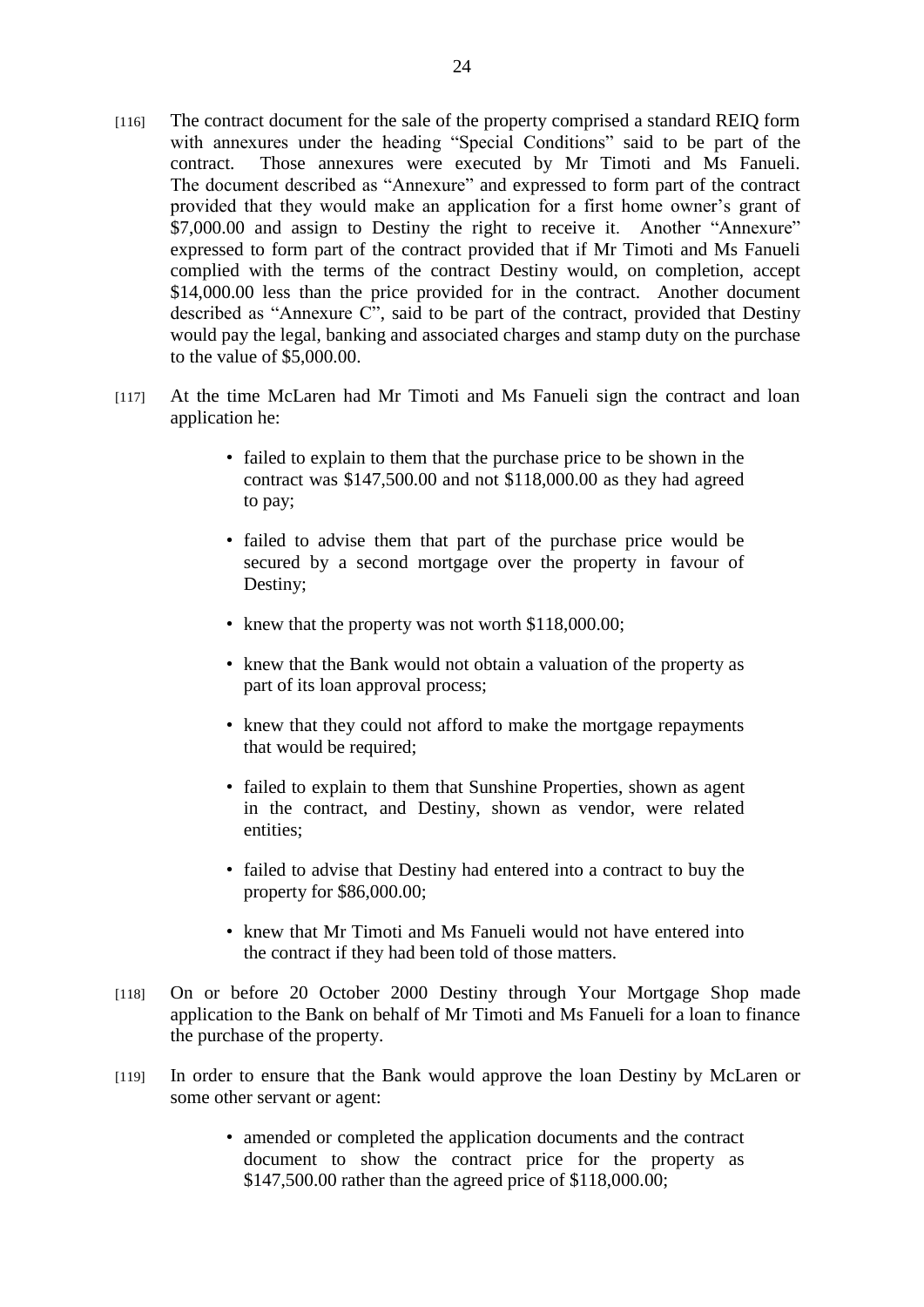- failed to detail completely the extent of vendor finance to be provided by Destiny;
- did not disclose to the Bank the documents described as annexures or the matters referred to in them.
- [120] When McLaren did this he knew that if accurate information about those matters was provided to the Bank it would not or might not lend money to Mr Timoti and Ms Fanueli to purchase the property.
- [121] On or about 20 October the Bank agreed to lend Mr Timoti and Ms Fanueli \$118,000.00 subject to the Bank's first mortgage over the property. On that day Gunther advised Mr Timoti and Ms Fanueli that the Bank had approved the loan application but did not disclose the amount nor that the total of the proposed Bank mortgage and the proposed second mortgage exceeded the agreed purchase price.
- [122] Sunshine Properties wrote to Mr Timoti and Ms Fanueli directing them to attend at the office of Lawrence & Associates at Woolloongabba to complete all the documents for the transfer of the property. Mr Timoti and Ms Fanueli attended at the solicitor's office on about 27 October 2000. The solicitor attempted some explanation of the documents and asked Mr Timoti to read them. He said that if the information he had been given by the solicitor was "true and right" there was no need for him to read the documents. He was told that it was all "true" and Mr Timoti and his fiancé signed the papers.
- [123] When asked to sign the documents for the second mortgage Mr Timoti asked what it was for. He told the solicitor that he thought the Bank was paying the \$118,000.00 but was told that it was for a part of the loan over the house. He was told that the second mortgage had to be paid off early and that if he got behind or missed a payment the interest rate increase from 10.25 per cent to 15 per cent. Mr Timoti thought that the second mortgage was part of the price of the house.
- [124] On or about 2 November 2000 the sale of the property was completed. As at 12 October 2000 the fair market value of the property was according to the Iveson valuation, no more than \$74,000.00 but not more than \$86,000.00. But for the conduct of the respondents Mr Timoti and his fiancé could have purchased the property for an amount considerably less than they had contracted.
- [125] Mr Timoti and Ms Fanueli made payments in the sum of \$1,760.00 under the second mortgage.

## *Gunther's involvement*

[126] It is alleged that Gunther aided and abetted or alternatively was directly knowingly concerned in the conduct of Talitha Cumi and Summa Petere and knew of and authorised the conduct of McLaren, Smith and Judith Gunther in respect of all of the above transactions. It is clear from the affidavits of the complainants that Gunther was the guiding mind of the business as well as being directly involved in a number of the transactions.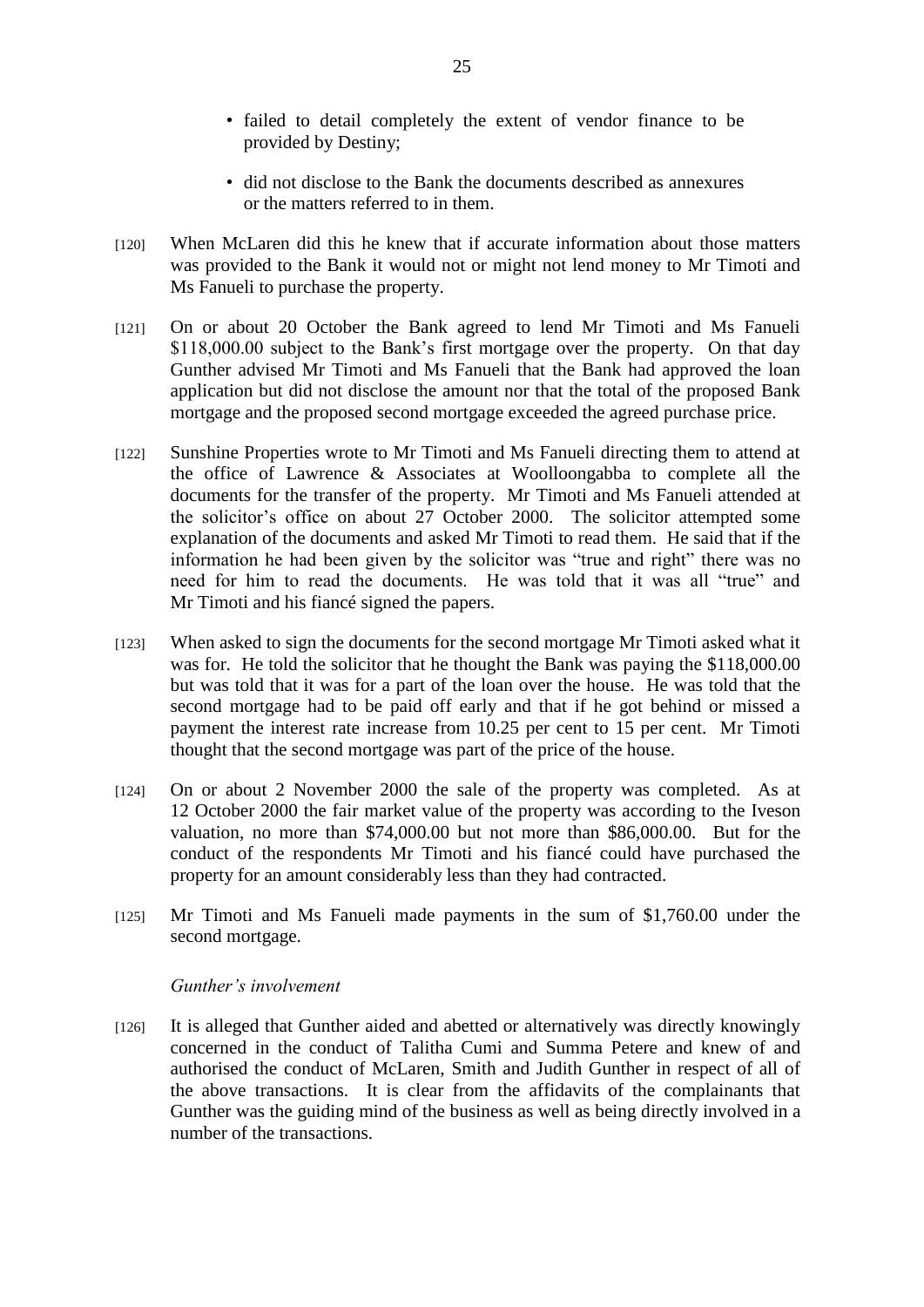## *Conclusion*

- [127] I am satisfied that the respondents took advantage of the complainants' commercial inexperience and simplicity, their relatively modest educational attainments and, in all cases except that of Mr and Mrs Glanville, their lack of facility in the English language, and in most of the cases, the trust and confidence which Samoan people have in Church pastors, to dupe them into entering into disadvantageous contracts.
- [128] The scheme for it clearly was a scheme would not have been possible without the ANZ Bank's own lending guidelines and a "cooperative" bank officer who did not seek to satisfy himself on behalf of the Bank that these applicants understood the transactions. If there was any sinister role played by Your Mortgage Shop it is not apparent on the material.
- [129] The solicitors lent an air of assurance to the transactions. They were selected by the respondents. So far as the material reveals, they made no or little attempt to ascertain if the complainants understood the financial commitment they were making and how it was structured.
- [130] In two of the transactions (those of Glanville and Timoti) the complainants were aware of untrue statements about their financial worth in the loan application. Uncomfortable as they were, they were assured that this was what was done and, had they insisted on the correct amounts being inserted, it is plain that the respondents would have changed or had changed the figures prior to sending the application to the Bank. The conduct may have been deceitful so far as the Bank was concerned but the complainants are not seeking relief from the Bank's mortgage. The second mortgagee – either Talitha Cumi or Summa Petere – was complicit in the deception.
- [131] There can be no doubt that the conduct engaged in by the respondents through the activities of Gunther, Judith Gunter, Smith and McLaren and possibly other employees not identified was, in all the circumstances, unconscionable.
- [132] Declarations to that effect will be made and other injunctive orders together with order for relief from the second mortgages and for compensation as per the minute of order attached to these reasons.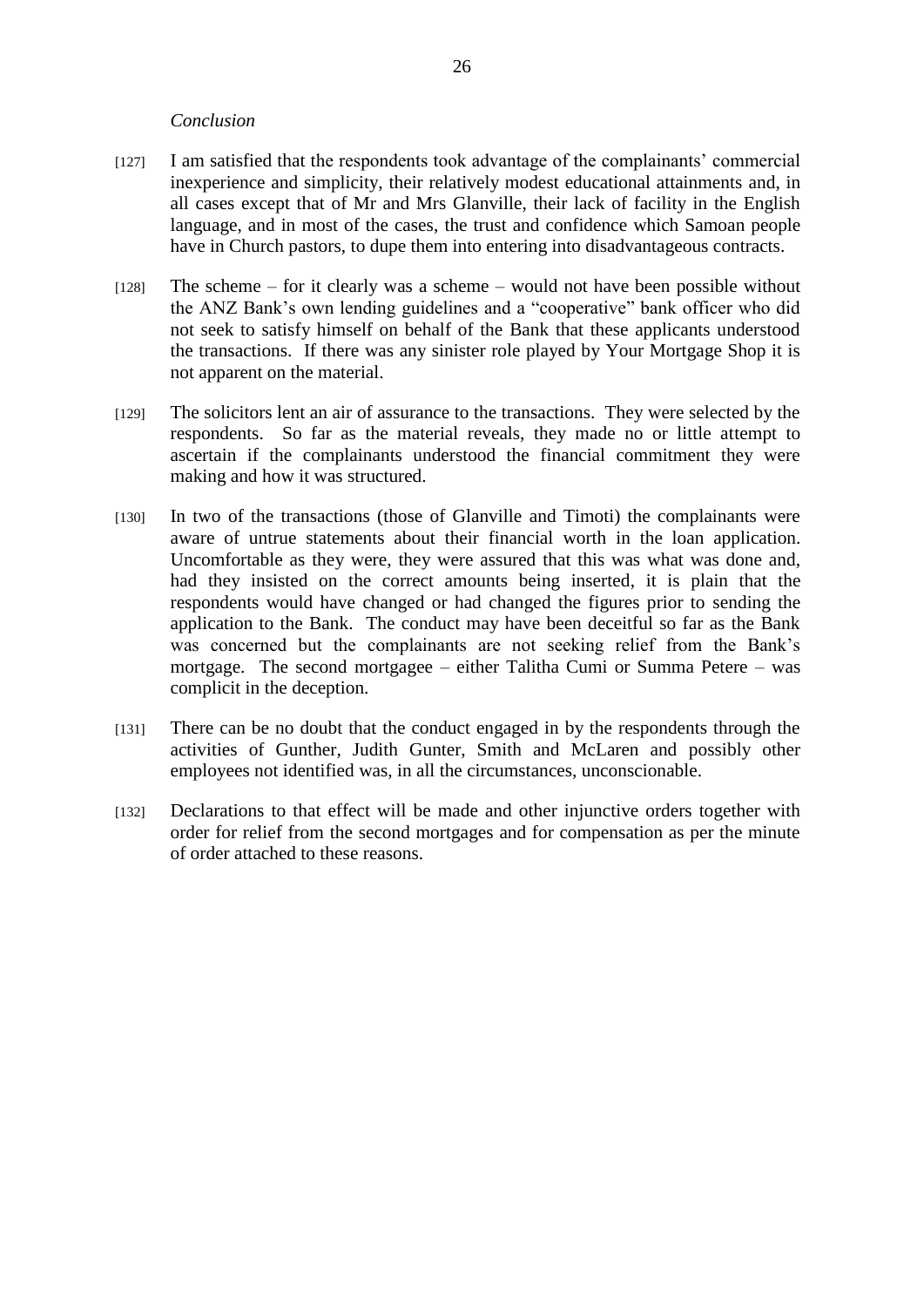## THE JUDGMENT OF THE COURT IS THAT:

- 1. It is declared that the First to Third Respondents have engaged in unconscionable conduct in breach of section 39 of the *Fair Trading Act* 1989 with respect to the sale of the properties referred to in Schedule 1.
- 2. The First to Third Respondents by themselves, their employees, servants and/or agents, and/or representatives be restrained permanently from taking any steps to enforce or otherwise deal with mortgages ("the mortgages") held by either the Second or Third Respondents over the properties referred to in Schedule 1 excluding properties numbered 4 and 7.
- 3. Pursuant to section 100 of the *Fair Trading Act* 1989
	- (a) the First to Third Respondents pay to persons who have suffered loss and damage by reason of the contraventions of the *Fair Trading Act* 1989, the amount of such loss and damage, being the persons and the amounts referred to in Schedule 2 together with interest as calculated in Exhibit 3 which is attached to this order:
	- (b) the mortgages be avoided.
- 4. The Second and Third Respondents shall within 14 days of the service of these orders on them prepare and lodge the necessary documents in the Land Titles Office which will remove any reference to the mortgages from the titles of the properties referred to in paragraph 2, excluding properties numbered 4 and 7, and any other relevant encumbrances. Service of these orders and the reasons for Judgment on the First Respondent may be effected by forwarding a sealed copy of the Judgment by pre-paid post to 42 Anakie Drive Cornubia Queensland being the First Respondent's last known address and to Worcester & Co solicitors on the record for the First, Second and Third respondents.
- 5. If the First to Third Respondents do not comply with the order referred to in paragraph 4, the Registrar of the Supreme Court is authorised to sign the necessary documents which will remove any reference to the mortgages from the titles of the properties referred to in paragraph 2, excluding properties 4 and 7, and any other relevant encumbrances, and the Crown Solicitor is authorized to lodge these documents in the Land Titles Office.
- 6. The First to Third Respondents by themselves, their employees, servants and/or agents, and/or representatives be restrained permanently from engaging in the course of conduct whereby one or all of the said First to Third Respondents:
	- (a) enter into an agreement with a party to purchase a residential property on the basis that the First, Second or Third Respondents can on-sell that property within a defined period;
	- (b) advertise property for sale to the general public, stating such property is available for purchase without payment of a deposit;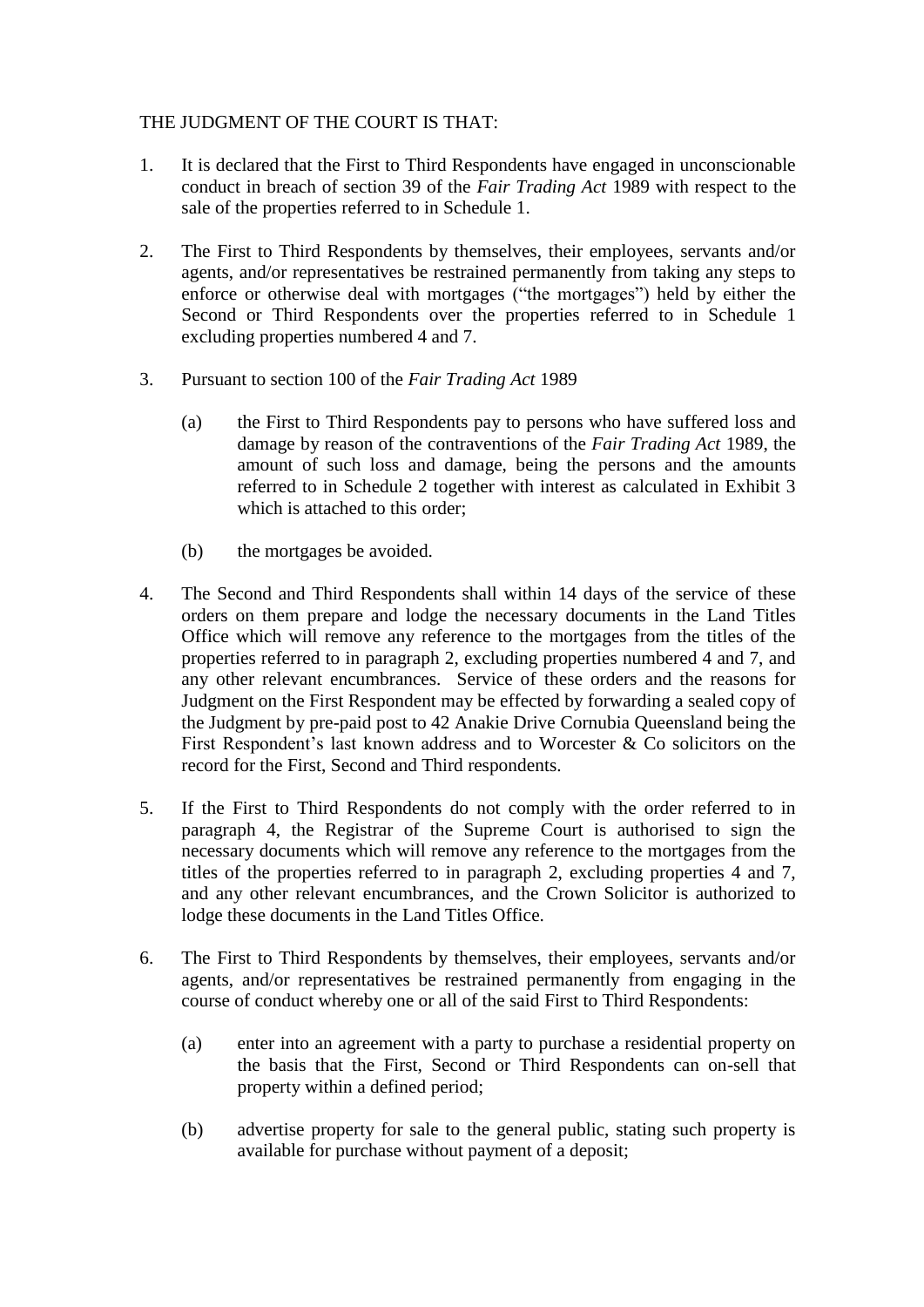- (c) assist purchasers of properties in obtaining finance from lending institutions;
- (d) assist purchasers in obtaining legal representation for the conveyance of the property;
- (e) take a second mortgage over the property the subject of the sale; and
- (f) enforce mortgages obtained through any such course of conduct.
- 7. The First to Third Respondent pay the Applicant's costs of and incidental to these proceedings to be assessed on a standard basis, including the costs referred to in the orders of Mullins J dated 7 October 2003, and Byrne J dated 21 December 2004.
- 8. Worcester & Co have ceased to act for the First, Second and Third respondents seven (7) days from the date of judgment on 27 April 2005.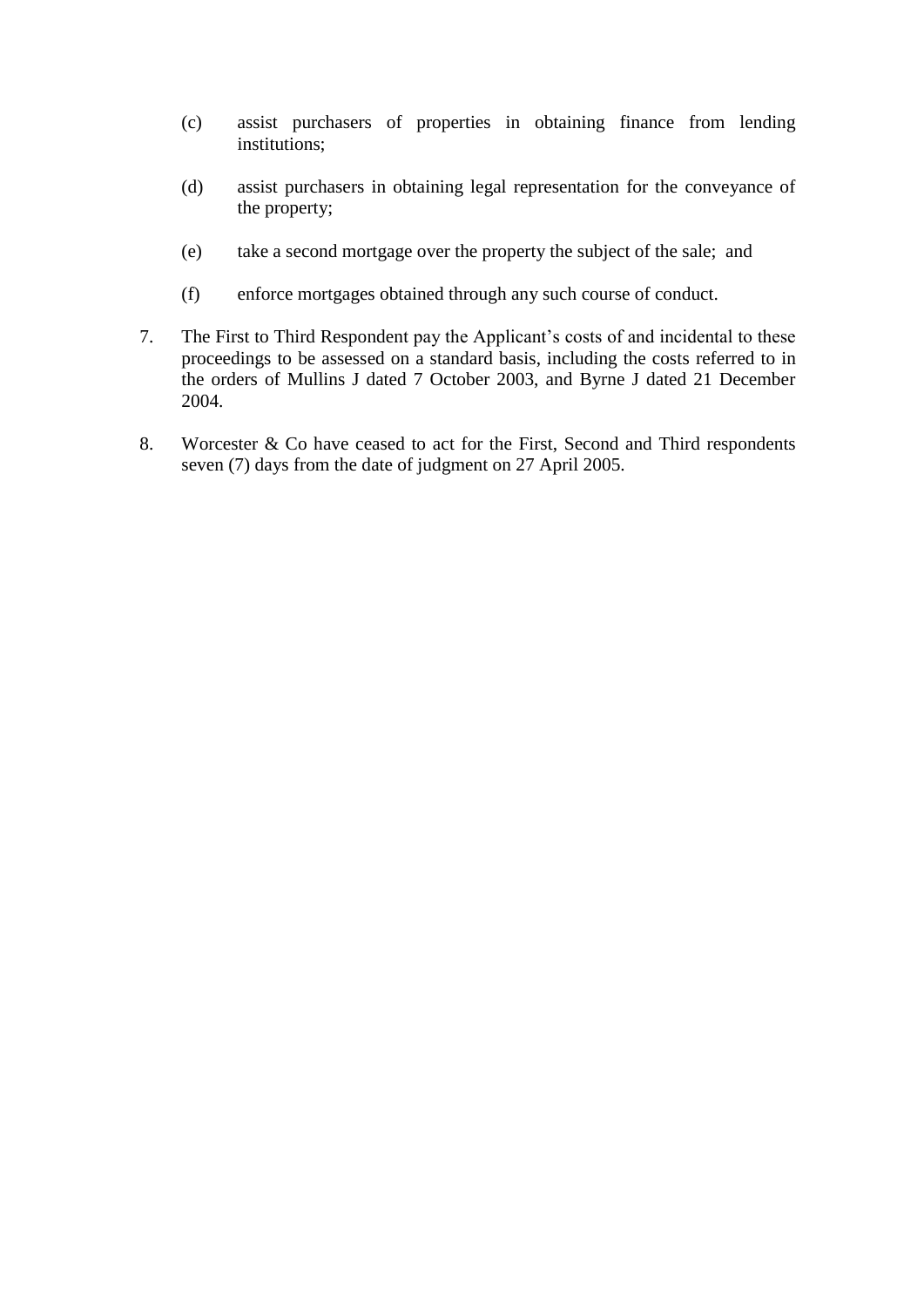# **SCHEDULE 1 Property**

| 1. | 3 Veldt St, Kingston, being Lot 284 on RP 136008, County of Stanley, Parish<br>of Yeerongpilly                 |
|----|----------------------------------------------------------------------------------------------------------------|
| 2. | 83 Haig Rd, Loganlea, being Lot 1 on RP 146422, County of Stanley, Parish<br>of Mackenzie                      |
| 3. | 43 Karri Avenue, Woodridge, being Lot 242 on RP 118040, County of Stanley,<br>Parish of Yeerongpilly           |
| 4. | 8-10 George Street, Kingston, being Lots 220 and 221 on RP 38148, County of<br>Stanley, Parish of Yeerongpilly |
| 5. | 9 Duke Street, Kingston, being Lot 3 on RP 178466, County of Stanley, Parish<br>of Yeerongpilly                |
| 6. | 31 Brandon Street, Marsden, being Lot 17 on RP 851179, County of Stanley,<br>Parish of Mackenzie               |
| 7. | 3 Lindley St, Woodridge, being Lot 70 on RP 10497831, County of Stanley,<br>Parish of Yeerongpilly             |
| 8. | 60 Snowdon St, Kingston, being Lot 112 on RP 130324, County of Stanley,<br>Parish of Yeerongpilly              |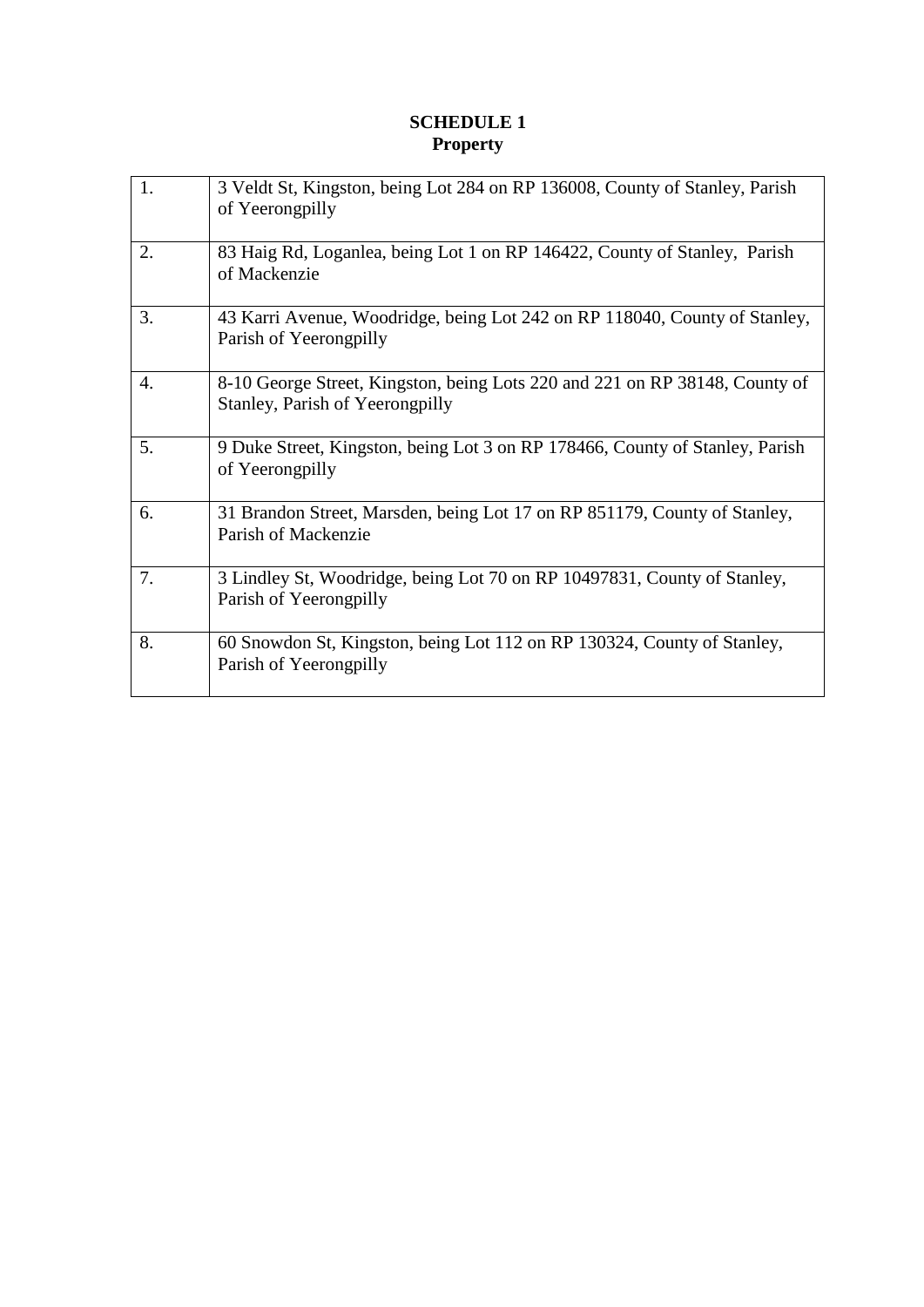## **SCHEDULE 2**

# **COMPENSATION**

| Lupe and Fasi Ah Sam                  | \$9,491.50 |
|---------------------------------------|------------|
|                                       |            |
| Shane and Joanne Glanville            | \$2,342.85 |
|                                       |            |
| Miliama and Sa Pati Lauvi             | \$7,780.40 |
|                                       |            |
| Emele Miskopa Naea and Mau Naea       | \$7,825.60 |
|                                       |            |
| Tuulima and Sofia Puni                | \$8,693.80 |
|                                       |            |
| Tuulemaga Paulo Seufatu and William   | \$7,930.00 |
| Faamanu Ioane Taeo                    |            |
|                                       |            |
| Naoupu Talatonu and Florence Talatonu | \$8,393.10 |
|                                       |            |
| Mene Timoti and Faaletaua Fanueli     | \$1,760.00 |
|                                       |            |